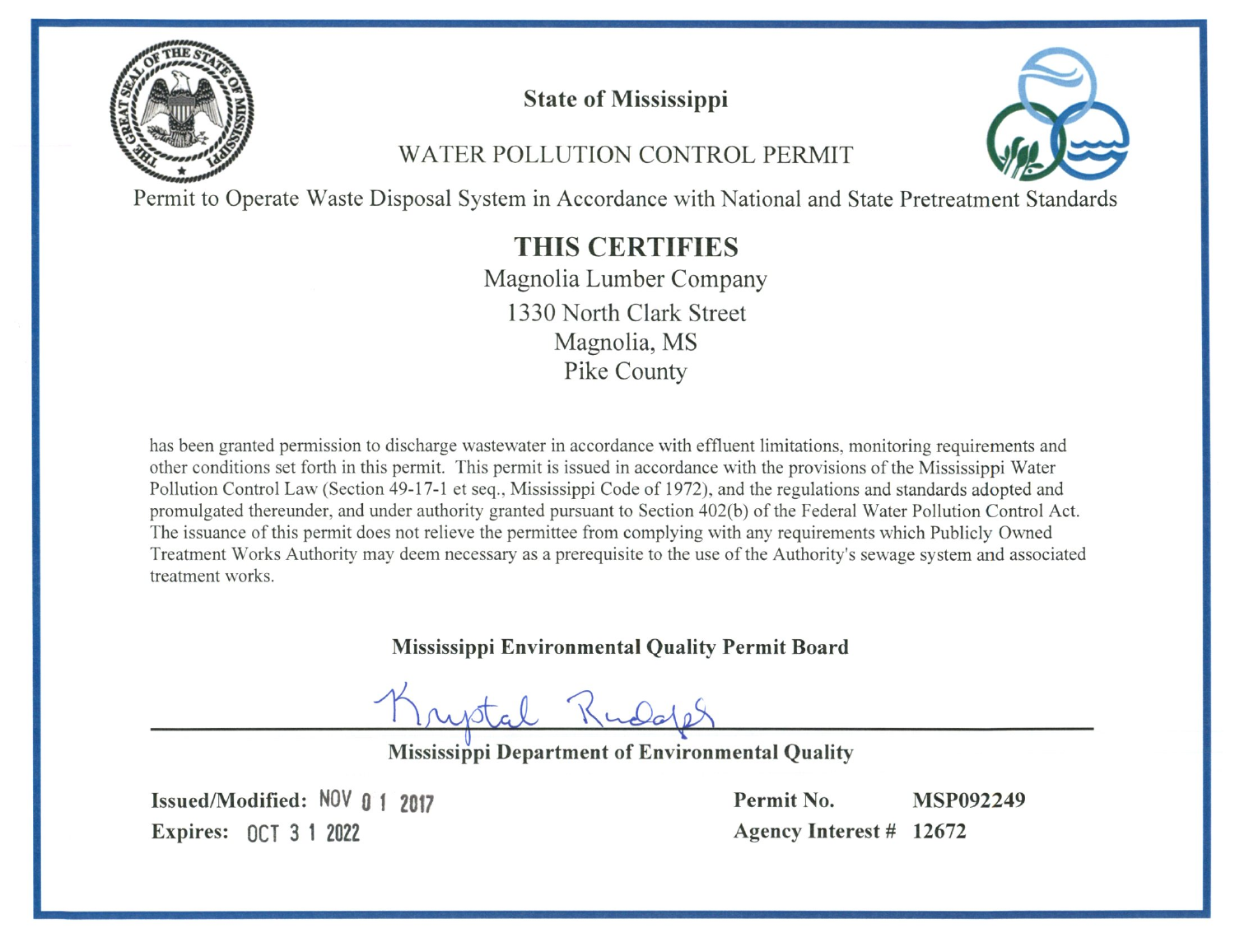## **Table of Contents**

Other Relevant Documents:

Cover Letter, Form 2-P, Hazleclean Report, Flow schematic with kiln condensate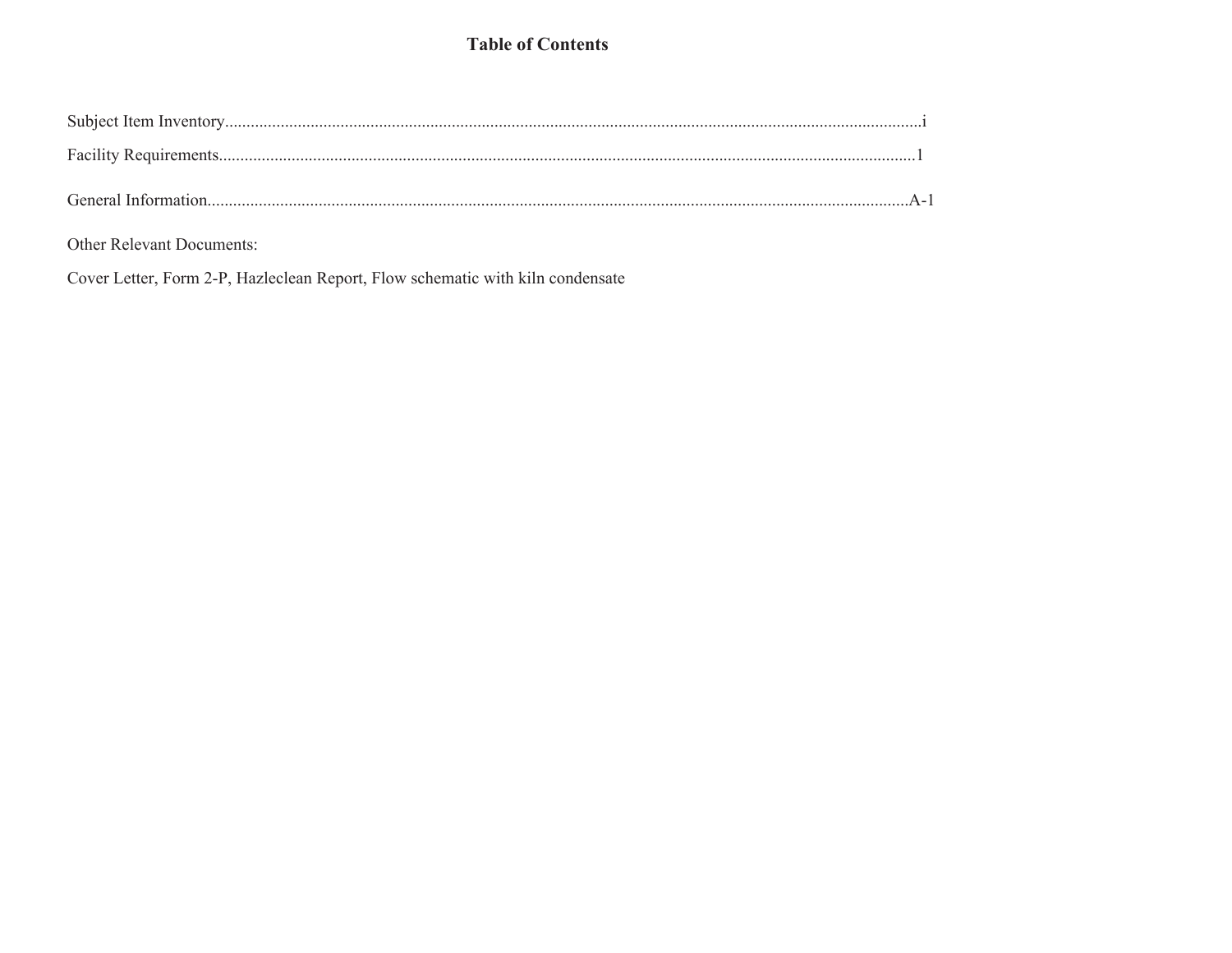Activity ID No.: PER20150001 Permit Number: MSP092249Subject Item Inventory Magnolia Lumber Company

### **Subject Item Inventory:**

| ID                | <b>Designation</b> | <b>Description</b>                                                        |
|-------------------|--------------------|---------------------------------------------------------------------------|
| AI12672           | 12672              | Planing Mill with boiler and kiln                                         |
| RPNT <sub>2</sub> | MSP092249-001      | Outfall 001 (Boiler blowdown, Kiln condensate, non-contact cooling water) |

### **Receiving Stream Relationships:**

| <b>Subject Item</b>                                                                                                | elationshin        | Stream<br>Keceiving                                      |
|--------------------------------------------------------------------------------------------------------------------|--------------------|----------------------------------------------------------|
| <b>RPNT</b><br>Jutfall 001<br>* blowdown.<br>i condensate non-contact<br>$\cup$ cooling $W^*$<br>water<br>. K1ln 1 | -Into<br>.scharges | . MS00268°<br>PO <sup>'</sup><br>ĽW<br>North<br>Magnolia |

| <b>KEY</b>                            |                                                |
|---------------------------------------|------------------------------------------------|
| $ ACT = Activity$                     | $AI = Agency Interest$                         |
| $AREA = Area$                         | $CAFO =$ Concentrated Animal Feeding Operation |
| $\text{CONT} = \text{Control Device}$ | $EQPT = Equipment$                             |
| $IA = Insignificant Activity$         | $IMPD = Impoundment$                           |
| MAFO = Animal Feeding Operation       | $PCS = PCs$                                    |
| $RPNT = Release Point$                | $TRMT = Treatment$                             |
| WDPT = Withdrawal Point               |                                                |
|                                       |                                                |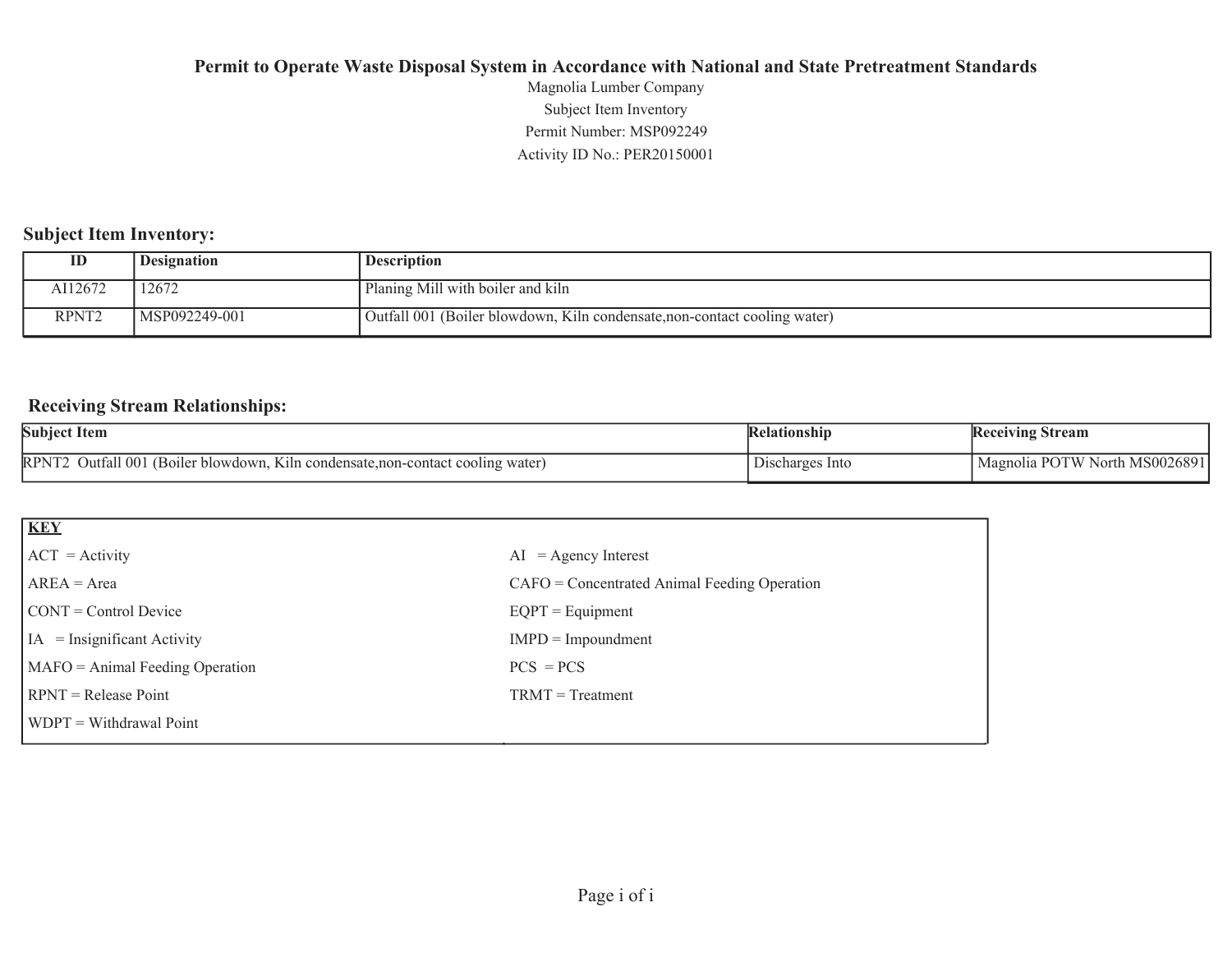## **EFFLUENT LIMITATIONS AND MONITORING REQUIREMENTS**

#### **RPNT00000000002:** MSP092249-001 **Subject Item: Outfall 001 (Boiler blowdown, Kiln condensate,non-contact cooling water)**

|                  | <b>Discharge Limitations</b>                   |                                         |                                              |                                      |                               |                                      | <b>Monitoring Requirements</b>            |                  |                           |                        |
|------------------|------------------------------------------------|-----------------------------------------|----------------------------------------------|--------------------------------------|-------------------------------|--------------------------------------|-------------------------------------------|------------------|---------------------------|------------------------|
| <b>Parameter</b> | <b>Quantity</b> /<br><b>Loading</b><br>Average | Quantity /<br>Loading<br><b>Maximum</b> | Quantity /<br><b>Loading</b><br><b>Units</b> | Quality /<br>Conc.<br><b>Minimum</b> | Quality /<br>Conc.<br>Average | Quality /<br>Conc.<br><b>Maximum</b> | <b>Quality</b> /<br>Conc.<br><b>Units</b> | Frequency        | <b>Sample Type</b>        | Which<br><b>Months</b> |
| Flow<br>Effluent | Report<br>Annual Average Quarterly             | Report<br>Maximum                       | Million Gallons<br>per Day                   | ******                               | ******                        | ******                               | ******                                    | Quarterly        | Instantaneous<br>Sampling | Jan-Dec                |
| pH<br>Effluent   | ******                                         | ******                                  | ******                                       | 5.5<br>Minimum                       | ******                        | 9.0<br>Maximum                       | <b>SU</b>                                 | <b>Quarterly</b> | <b>Grab Sampling</b>      | Jan-Dec                |

Such discharges shall be limited and monitored by the permittee as specified below: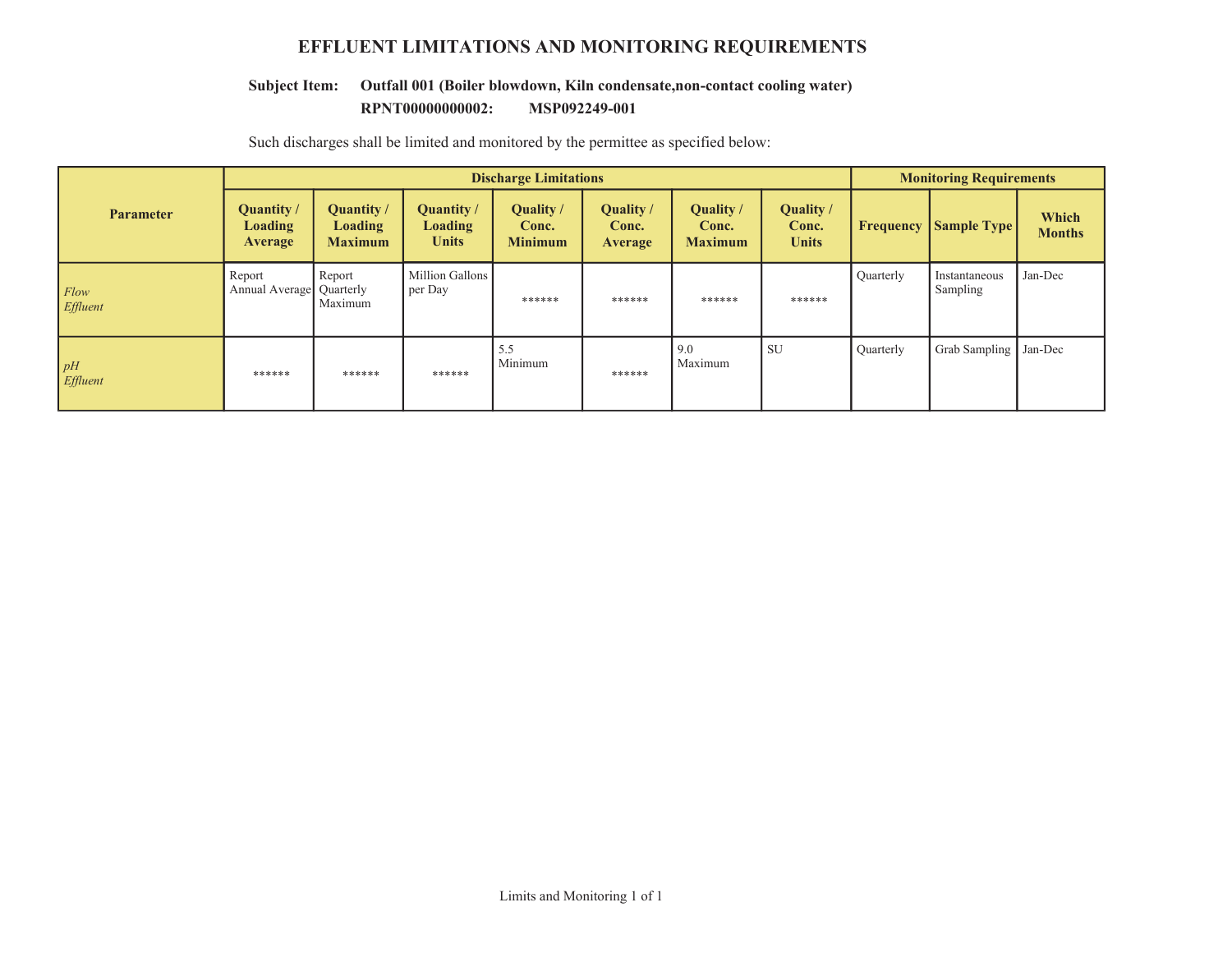Magnolia Lumber Company Facility Requirements Permit Number: MSP092249 Activity ID No.:PER20150001

### **AI0000012672 (12672) Planing Mill with boiler and kiln:**

## **Limitation Requirements:**

| Condition<br>Samples taken in compliance with the monitoring requirements specified in this permit shall be taken at the nearest accessible<br>point after final treatment but prior to actual discharge into the POTW collection system or mixing with non-regulated waste                                                                                                                                                                                                                                                                                                                                                                                                                                                                                                                                                                                                                                                                                                                                                                                                                                                                                                                                                                                                                                                                                                                                                                                                                                                                                                                                                                                                                                                                                                                                           |
|-----------------------------------------------------------------------------------------------------------------------------------------------------------------------------------------------------------------------------------------------------------------------------------------------------------------------------------------------------------------------------------------------------------------------------------------------------------------------------------------------------------------------------------------------------------------------------------------------------------------------------------------------------------------------------------------------------------------------------------------------------------------------------------------------------------------------------------------------------------------------------------------------------------------------------------------------------------------------------------------------------------------------------------------------------------------------------------------------------------------------------------------------------------------------------------------------------------------------------------------------------------------------------------------------------------------------------------------------------------------------------------------------------------------------------------------------------------------------------------------------------------------------------------------------------------------------------------------------------------------------------------------------------------------------------------------------------------------------------------------------------------------------------------------------------------------------|
|                                                                                                                                                                                                                                                                                                                                                                                                                                                                                                                                                                                                                                                                                                                                                                                                                                                                                                                                                                                                                                                                                                                                                                                                                                                                                                                                                                                                                                                                                                                                                                                                                                                                                                                                                                                                                       |
| streams. [11 Miss. Admin. Code Pt. 6, R.1.1.4.A(28).]                                                                                                                                                                                                                                                                                                                                                                                                                                                                                                                                                                                                                                                                                                                                                                                                                                                                                                                                                                                                                                                                                                                                                                                                                                                                                                                                                                                                                                                                                                                                                                                                                                                                                                                                                                 |
| <b>General Pretreatment Prohibitions</b>                                                                                                                                                                                                                                                                                                                                                                                                                                                                                                                                                                                                                                                                                                                                                                                                                                                                                                                                                                                                                                                                                                                                                                                                                                                                                                                                                                                                                                                                                                                                                                                                                                                                                                                                                                              |
| In addition to those pollutants limited in the "Effluent Limitations and Monitoring Requirements" section of this permit, the<br>following pollutants shall not be discharged into the POTW:<br>(1) Pollutants which create a fire or explosion hazard in the POTW, including but not limited to, wastestreams with a closed<br>cup flashpoint of less than 140 degrees Fahrenheit or 60 degrees Centigrade using the test methods specified in 40 CFR<br>261.21;<br>(2) Pollutants which will cause corrosive structural damage to the POTW, but in no case discharges with pH lower than 5.0,<br>unless the treatment works is specifically designed to accommodate such discharges;<br>(3) Solid or viscous pollutants in amounts which will cause obstruction to the flow in the POTW resulting in interference;<br>(4) Any pollutant, including oxygen demanding pollutants (BOD, etc.) released in a discharge at a flow rate and/or pollutant<br>concentration which will cause interference with the POTW;<br>(5) Heat in amounts which will inhibit biological activity in the POTW resulting in interference, but in no case heat in such<br>quantities that the temperature at the POTW treatment plant exceeds 40 degrees Centigrade (104 degrees Fahrenheit) unless<br>the approval Authority, upon request of the POTW, approves alternate temperature limits;<br>(6) Petroleum oil, nonbiodegradable cutting oil, or products of mineral oil origin in amounts that will cause interference or<br>pass through;<br>(7) Pollutants which result in the presence of toxic gases, vapors, or fumes within the POTW in a quantity that may cause<br>acute worker health and safety problems;<br>(8) Any trucked or hauled pollutants, except at discharge points designated by the POTW. [40 CFR 403.5(b)] |
|                                                                                                                                                                                                                                                                                                                                                                                                                                                                                                                                                                                                                                                                                                                                                                                                                                                                                                                                                                                                                                                                                                                                                                                                                                                                                                                                                                                                                                                                                                                                                                                                                                                                                                                                                                                                                       |

Page 1 of 20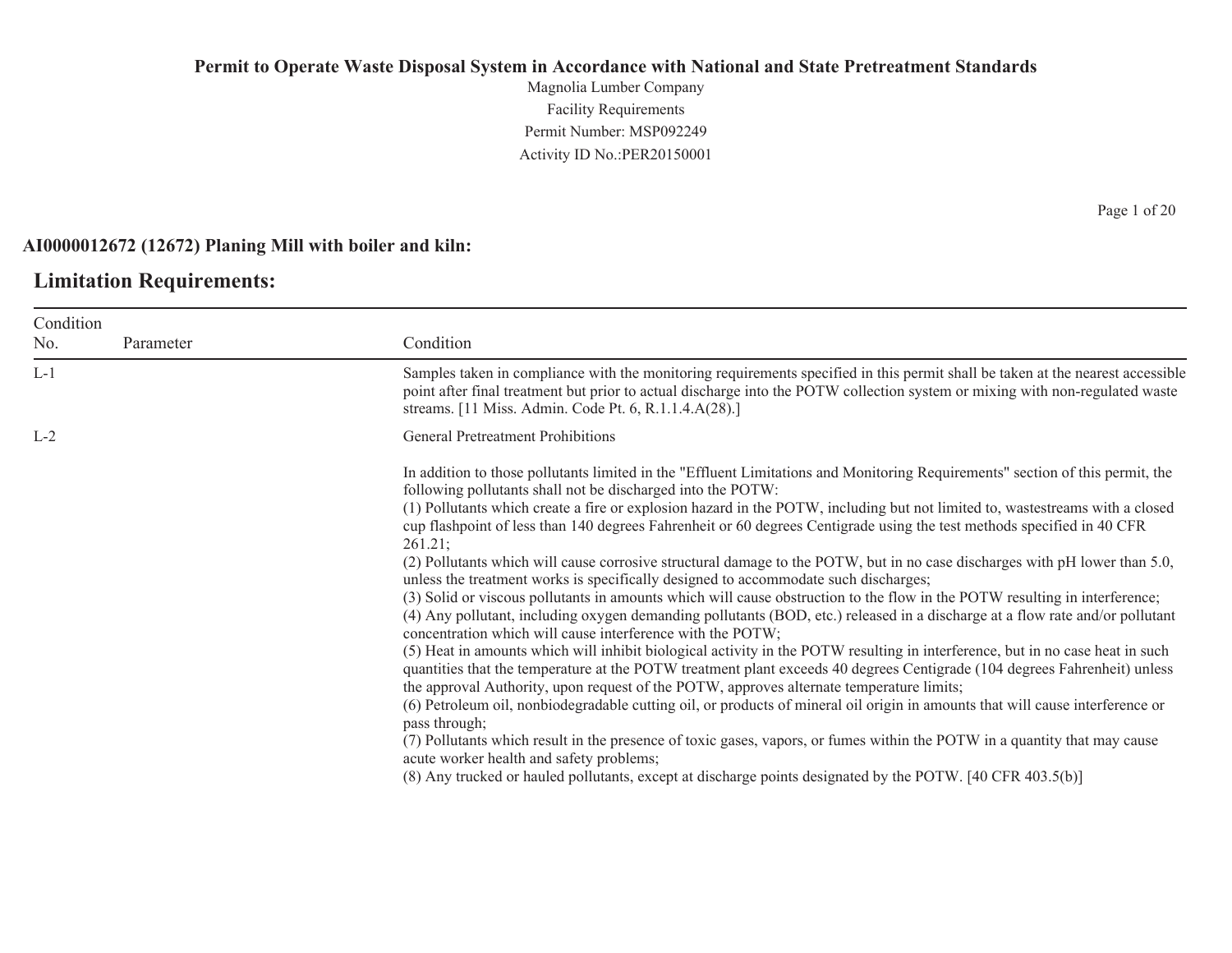Magnolia Lumber Company Facility Requirements Permit Number: MSP092249Activity ID No.:PER20150001

#### **AI0000012672 (12672) Planing Mill with boiler and kiln:**

## **Record-Keeping Requirements:**

| Condition<br>No. | Condition                                                                                                                                                                                                                                                                                                          |
|------------------|--------------------------------------------------------------------------------------------------------------------------------------------------------------------------------------------------------------------------------------------------------------------------------------------------------------------|
| $R-1$            | Recording of Results                                                                                                                                                                                                                                                                                               |
|                  | For each measurement or sample taken pursuant to the requirements of this permit, the permittee shall maintain records of all information obtained from such<br>monitoring including:                                                                                                                              |
|                  | (1) The exact place, date, and time of sampling;<br>(2) The dates the analyses were performed;<br>(3) The person(s) who performed the analyses;<br>(4) The analytical techniques, procedures or methods used; and<br>(5) The results of all required analyses. [11 Miss. Admin. Code Pt. 6, R. $1.1.4.A(29)(a).$ ] |
|                  | <b>Submittal/Action Requirements:</b>                                                                                                                                                                                                                                                                              |

| Condition<br>No. | Condition                                                                                                                                                                                                                                                                                                                                                                                                                                                                                                                                                                                                 |
|------------------|-----------------------------------------------------------------------------------------------------------------------------------------------------------------------------------------------------------------------------------------------------------------------------------------------------------------------------------------------------------------------------------------------------------------------------------------------------------------------------------------------------------------------------------------------------------------------------------------------------------|
| $S-1$            | Oral Notification Requirements                                                                                                                                                                                                                                                                                                                                                                                                                                                                                                                                                                            |
|                  | The permittee shall notify the Mississippi Environmental Quality Permit Board and the POTW orally immediately upon becoming aware of the following:<br>(1) A spill which would result in a discharge to the POTW or to State waters;<br>(2) Any unanticipated bypass which exceeds any effluent limitation in the permit.<br>(3) Any upset which exceeds any effluent limitation in the permit.<br>(4) Violation of a maximum daily discharge limitation for any of the pollutants listed by the Permit Board in the permit to be reported within 24 hours. [11 Miss. Admin.]<br>Code Pt. 6, R. 1.1.4.M.] |

Page 2 of 20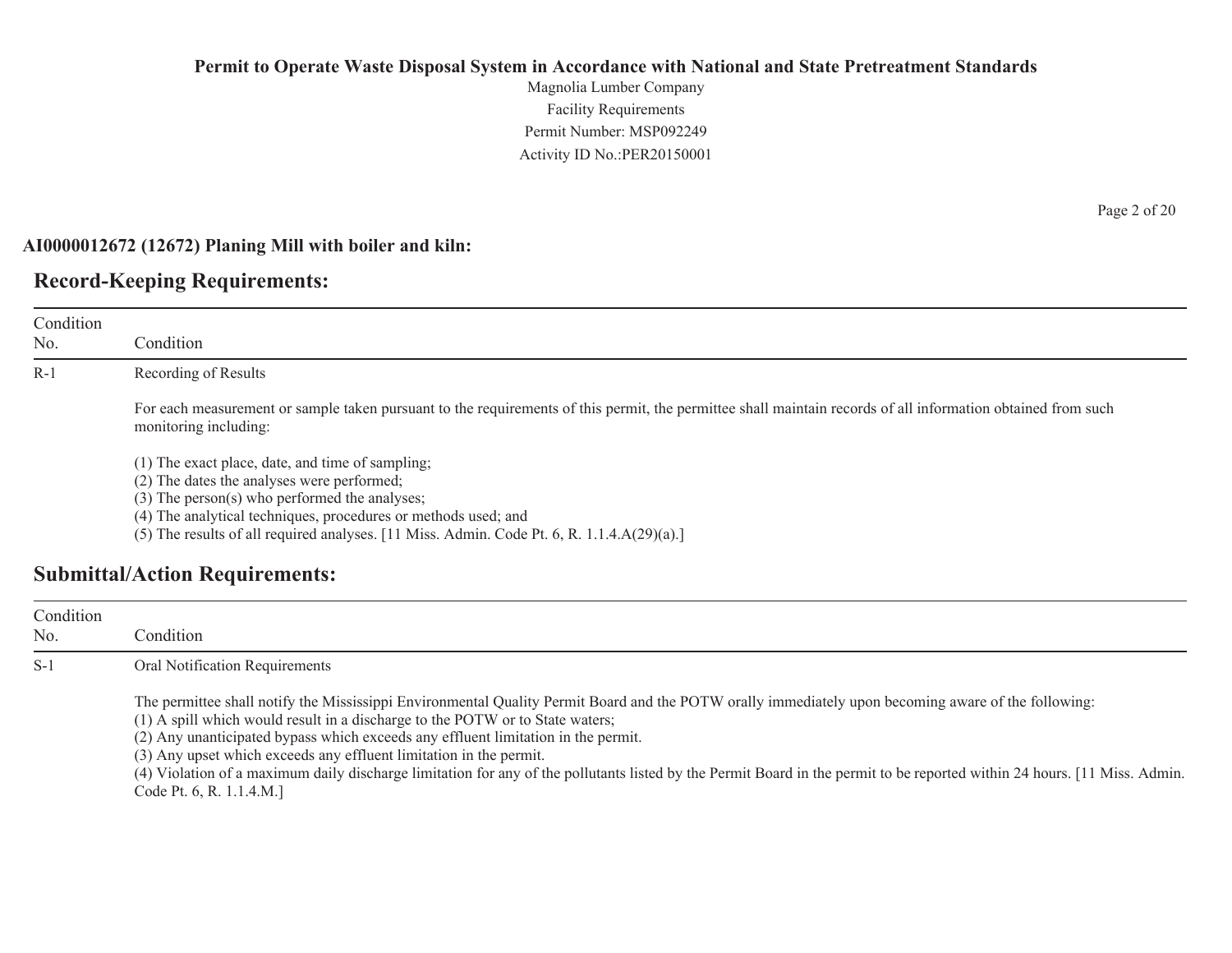Magnolia Lumber Company Facility Requirements Permit Number: MSP092249Activity ID No.:PER20150001

#### **AI0000012672 (12672) Planing Mill with boiler and kiln:**

## **Submittal/Action Requirements:**

No.

S-2

S-3

Condition Condition Reporting Monitoring results obtained during the previous reporting period shall be summarized and reported on a Discharge Monitoring Report (DMR). DMR data must be submitted electronically using the MDEQ NetDMR NO LATER THAN THE 28TH DAY OF THE MONTH FOLLOWING THE COMPLETED REPORTING PERIOD. DMRs and all other reports required herein, shall be signed in accordance with 11 Miss. Admin. Code Pt. 6, R. 1.1.4.A(15)(c)(1). of the Mississippi Wastewater Regulations. [11 Miss. Admin. Code Pt. 6, R. 1.1.4.A(15)c(1)., 40 CFR 122.21(1)(4)(i)] Noncompliance Notification - Twenty-Four Hour Reporting (1) The permittee shall report any noncompliance which may endanger health or the environment. Any information shall be provided orally within 24 hours from the time the permittee becomes aware of the circumstances. A written submission shall also be provided within 5 days of the time the permittee becomes aware of the circumstances. The written submission shall contain a description of the noncompliance and its cause; the period of noncompliance, including exact dates and times, and if the noncompliance has not been corrected, the anticipated time it is expected to continue; and steps taken or planned to reduce, eliminate, and/or prevent recurrence of the noncompliance. (2) The following shall be included as information which must be reported within 24 hours under this paragraph. (i) Any unanticipated bypass which exceeds any effluent limitation in the permit. (ii) Any upset which exceeds any effluent limitation in the permit. (iii) Violation of a maximum daily discharge limitation for any of the pollutants listed by the Permit Board in the permit to be reported within 24 hours. (iv) The Executive Director may waive the written report on a case-by-case basis for reports under paragraph (1) of this section if the oral report has been received within 24 hours. All reports required by this condition which are submitted after December 20, 2020, shall be submitted by the permittee electronically as instructed by MDEQ. [11 Miss.] Admin. Code Pt. 6, R. 1.1.4.A(29)(e)., 40 CFR 122.41(1)(6)]

Page 3 of 20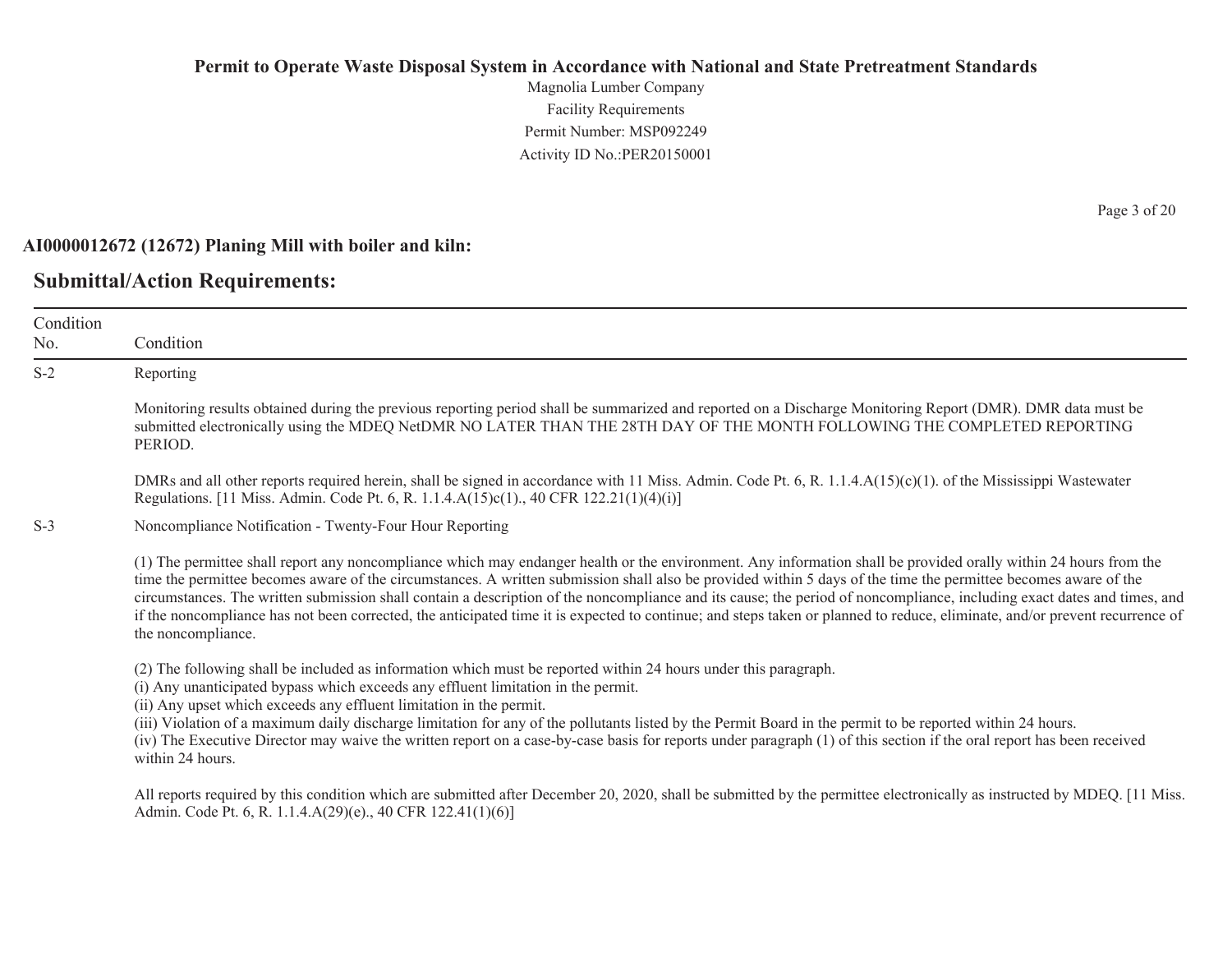Magnolia Lumber Company Facility Requirements Permit Number: MSP092249Activity ID No.:PER20150001

#### **AI0000012672 (12672) Planing Mill with boiler and kiln:**

### **Submittal/Action Requirements:**

Condition No. ConditionS-4 Noncompliance Notification - Other Noncompliance The permittee shall report all instances of noncompliance not reported under the twenty-four hour reporting requirements, at the time monitoring reports are submitted or within 30 days from the end of the month in which the noncompliance occurs. The reports shall contain the same information as is required under the twenty-four hour reporting requirements contained in this permit. All reports required by this condition which are submitted after December 20, 2020, shall be submitted by the permittee electronically as instructed by MDEQ. [11 Miss.] Admin. Code Pt. 6, R. 1.1.4.A(29)(f)., 40 CFR 122.41(1)(7)] S-5 Noncompliance Notification - Other Information Where the permittee becomes aware that it failed to submit any relevant facts in a permit application, or submitted incorrect information in a permit application or in any report to the Permit Board, it shall promptly submit such facts or information. [11 Miss. Admin. Code Pt. 6, R. 1.1.4.A(29)(g).] S-6 Bypassing -Notice Anticipated bypass-If the permittee knows in advance of the need for a bypass, it shall submit prior notice, if possible at least ten days before the date of the bypass. Unanticipated bypass-The permittee shall submit notice of an unanticipated bypass as required by the twenty-four hour reporting requirements set forth in this permit. All reports required by this condition which are submitted after December 20, 2020, shall be submitted by the permittee electronically as instructed by MDEQ. [40 CFR  $122.41(m)(3)(i, ii)$ ]

Page 4 of 20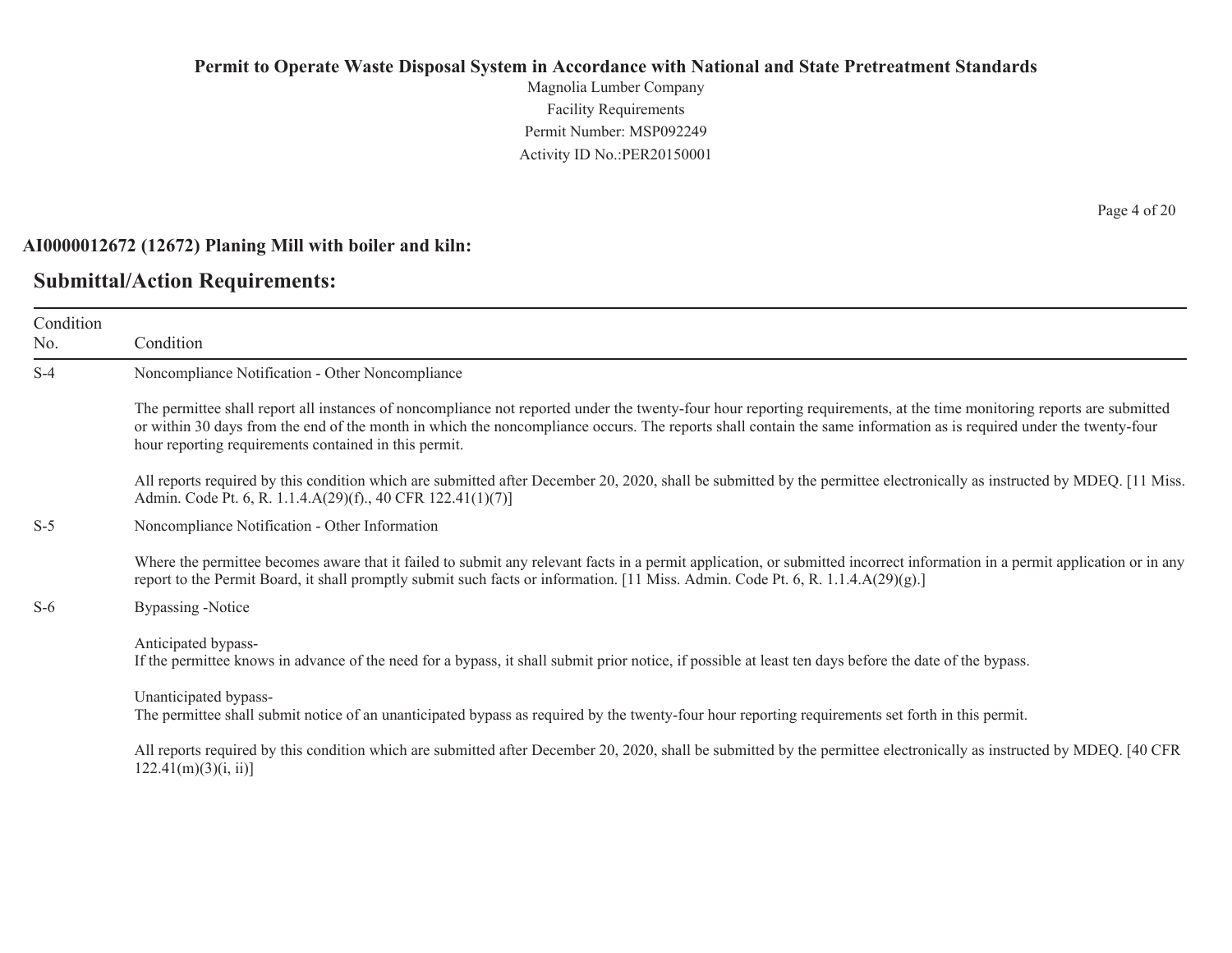Magnolia Lumber Company Facility Requirements Permit Number: MSP092249 Activity ID No.:PER20150001

#### **AI0000012672 (12672) Planing Mill with boiler and kiln:**

## **Submittal/Action Requirements:**

| Condition<br>N <sub>0</sub> | Condition                                                                                                                                                                                                                                                                                                                                                                                                                                                        |
|-----------------------------|------------------------------------------------------------------------------------------------------------------------------------------------------------------------------------------------------------------------------------------------------------------------------------------------------------------------------------------------------------------------------------------------------------------------------------------------------------------|
| $S-7$                       | <b>Expiration of Permit</b><br>At least 180 days prior to the expiration date of this permit pursuant to the State law and regulation, the permittee who wishes to continue to operate under this permit<br>shall submit an application to the Permit Board for reissuance. The Permit Board may grant permission to submit an application later than this, but no later than the<br>expiration date of the permit. [11 Miss. Admin. Code Pt. 6, R. 1.1.5.B(1).] |

## **Narrative Requirements:**

## **Definitions:**

| Condition<br>No. | Condition                                                                                                                                                                                                                                                                                                                                                                                                                                                                                                                                           |
|------------------|-----------------------------------------------------------------------------------------------------------------------------------------------------------------------------------------------------------------------------------------------------------------------------------------------------------------------------------------------------------------------------------------------------------------------------------------------------------------------------------------------------------------------------------------------------|
| $T-1$            | Definitions: General                                                                                                                                                                                                                                                                                                                                                                                                                                                                                                                                |
|                  | The permittee shall refer to 11 Miss. Admin. Code Pt. 6, R.1.1.1.A. for definitions of any permit term not specified in this permit. [11 Miss. Admin. Code Pt. 6, R.<br>1.1.1.A.]                                                                                                                                                                                                                                                                                                                                                                   |
| $T-2$            | Definitions: Monthly Average                                                                                                                                                                                                                                                                                                                                                                                                                                                                                                                        |
|                  | "Monthly Average" means the average of "daily discharges" over a calendar month, calculated as the sum of all "daily discharges" measured during a calendar month<br>divided by the number of "daily discharges" measured during the month. The monthly average for E coli bacteria is the geometric mean of "daily discharges" measured<br>during the calendar month. In computing the geometric mean for E coli bacteria, the value one (1) shall be substituted for sample results of zero. [11 Miss. Admin. Code<br>Pt. 6, R. 1.1.1. $A(44)$ .] |

Page 5 of 20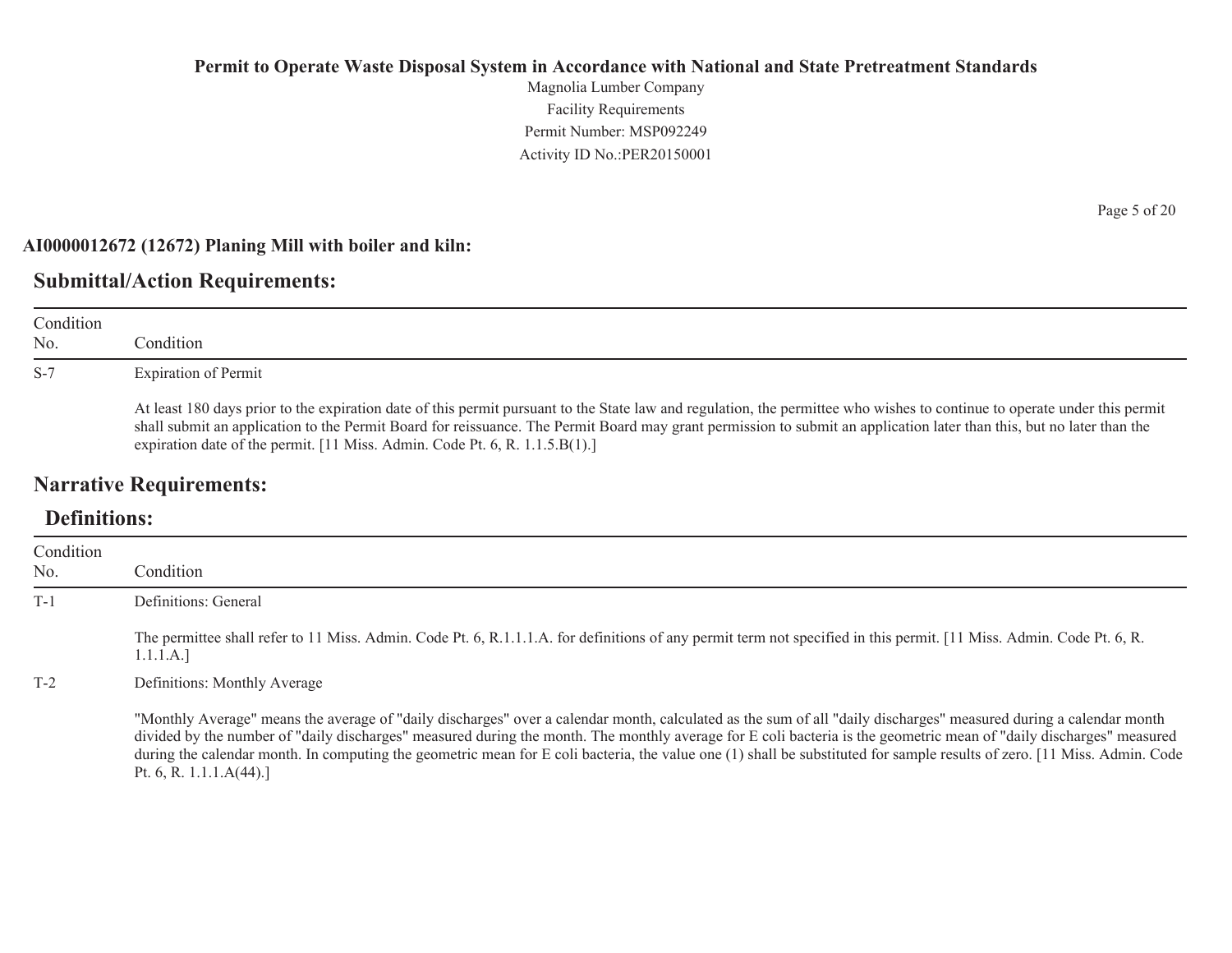Magnolia Lumber Company Facility Requirements Permit Number: MSP092249 Activity ID No.:PER20150001

#### **AI0000012672 (12672) Planing Mill with boiler and kiln:**

## **Narrative Requirements:**

Page 6 of 20

| Condition<br>No. | Condition                                                                                                                                                                                                                                                                                                                                                                                                                                                                                                                                                                                   |
|------------------|---------------------------------------------------------------------------------------------------------------------------------------------------------------------------------------------------------------------------------------------------------------------------------------------------------------------------------------------------------------------------------------------------------------------------------------------------------------------------------------------------------------------------------------------------------------------------------------------|
| $T-3$            | Definitions: Daily Discharge                                                                                                                                                                                                                                                                                                                                                                                                                                                                                                                                                                |
|                  | "Daily discharge" means the "discharge of a pollutant" measured during a calendar day or any 24-hour period that reasonably represents the calendar day for purposes of<br>sampling. For pollutants with limitations expressed in units of mass, the "daily discharge" is calculated as the total mass of the pollutant discharged over the day. For<br>pollutants with limitations expressed in other units of measurements, the "daily average" is calculated as the average measurement of the discharge of the pollutant over<br>the day. [11 Miss. Admin. Code Pt. 6, R. 1.1.1.A(15).] |
| $T-4$            | Definitions: Daily Maximum                                                                                                                                                                                                                                                                                                                                                                                                                                                                                                                                                                  |
|                  | "Daily maximum" means the highest "daily discharge" over a calendar month. [11 Miss. Admin. Code Pt. 6, R. 1.1.1.A(16).]                                                                                                                                                                                                                                                                                                                                                                                                                                                                    |
| $T-5$            | Definitions: Toxic Pollutants                                                                                                                                                                                                                                                                                                                                                                                                                                                                                                                                                               |
|                  | "Toxic pollutants" means any pollutant listed as toxic under Section $307(a)(1)$ or, in the case of "sludge use or disposal practices", any pollutant identified in regulations<br>implementing Section 405(d) of the Clean Water Act. [11 Miss. Admin. code Pt.6, R. 1.1.1.A(71).]                                                                                                                                                                                                                                                                                                         |
| $T-6$            | Definitions: Hazardous Substances                                                                                                                                                                                                                                                                                                                                                                                                                                                                                                                                                           |
|                  | "Hazardous substances" are defined in 40 CFR 116.4                                                                                                                                                                                                                                                                                                                                                                                                                                                                                                                                          |
| $T-7$            | Definitions: Quarterly Average                                                                                                                                                                                                                                                                                                                                                                                                                                                                                                                                                              |
|                  | "Quarterly Average" means the average of "daily discharges" over a three month period, calculated as the sum of all "daily discharges" measured during the quarter<br>divided by the number of "daily discharges" measured during the quarter. The quarterly average for E coli bacteria is the geometric mean of "daily discharges" measured<br>during the quarter. In computing the geometric mean for E coli bacteria, the value one (1) shall be substituted for sample results of zero. [11 Miss. Admin. Code Pt. 6, R.<br>1.1.1.A(61).                                                |
| $T-8$            | Definitions: Quarterly Maximum                                                                                                                                                                                                                                                                                                                                                                                                                                                                                                                                                              |
|                  | "Quarterly Maximum" means the highest "daily discharge" measured over a three-month period. [11 Miss. Admin. Code Pt. 6, R. 1.1.1.A(62).]                                                                                                                                                                                                                                                                                                                                                                                                                                                   |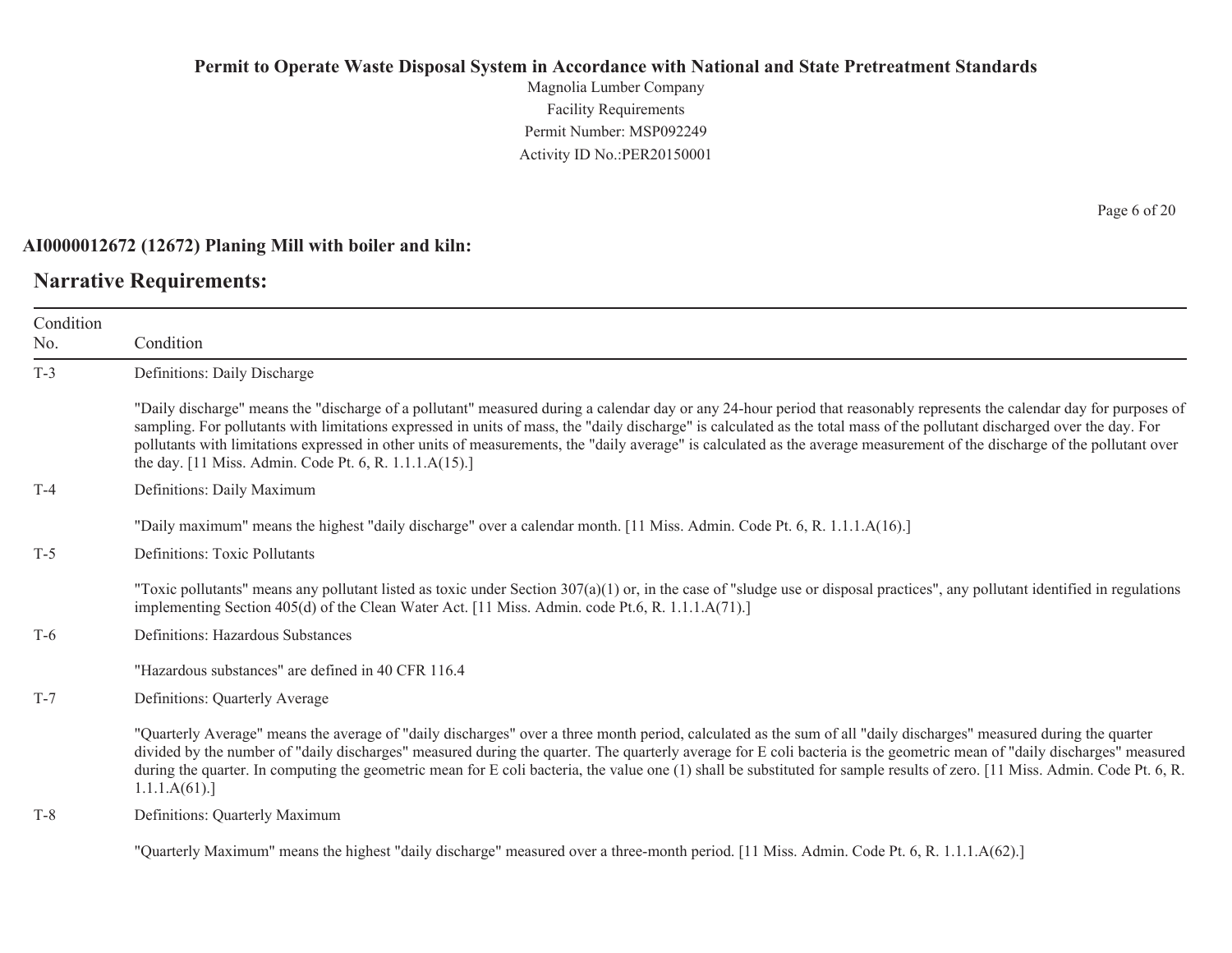Magnolia Lumber Company Facility Requirements Permit Number: MSP092249Activity ID No.:PER20150001

#### **AI0000012672 (12672) Planing Mill with boiler and kiln:**

## **Narrative Requirements:**

Condition No. ConditionT-9 Definitions: Yearly Average "Yearly Average" means the average of "daily discharges" over a calendar year, calculated as the sum of all "daily discharges" measured during the calendar year divided by the number of "daily discharges" measured during the calendar year. The yearly average for E coli bacteria is the geometric mean of "daily discharges" during the calendar year. In computing the geometric mean for E coli bacteria, the value one (1) shall be substituted for sample results of zero. [11 Miss. Admin. Code Pt. 6, R. 1.1.1.A(87).] T-10 Definitions: Yearly Maximum "Yearly Maximum" means the highest "daily discharge" measured over a calendar year. [11 Miss. Admin. Code Pt. 6, R. 1.1.4.A(88).] T-11 Definitions:"Submitted" means the document is postmarked on or before the applicable deadline, except as otherwise specified. 11 Miss. Admin. Code Pt. 6, R. 1.1.1.A (67) Condition No.**Condition** T-12 The issuance of this permit does not relieve the permittee from complying with any requirements which the Publicly Owned Treatment Works (POTW) Authority may deem necessary as a prerequisite to the use of the Authority's sewage system and associated treatment works. [11 Miss. Admin. Code Pt. 6, R. 1.1.4.M.] T-13 The permittee shall achieve compliance with the effluent limitations specified for discharge in accordance with the following schedule: Upon Permit Issuance. [11 Miss. Admin. Code Pt. 6, R. 1.1.4.A(9).]

T-14Within 14 days after either an interim or final date of compliance specified by this permit, the permittee shall provide the Permit Board with written notice of his compliance or noncompliance with the requirements or conditions specified to be completed by that date. [11 Miss. Admin. Code Pt. 6, R. 1.1.4.A(10).]

Page 7 of 20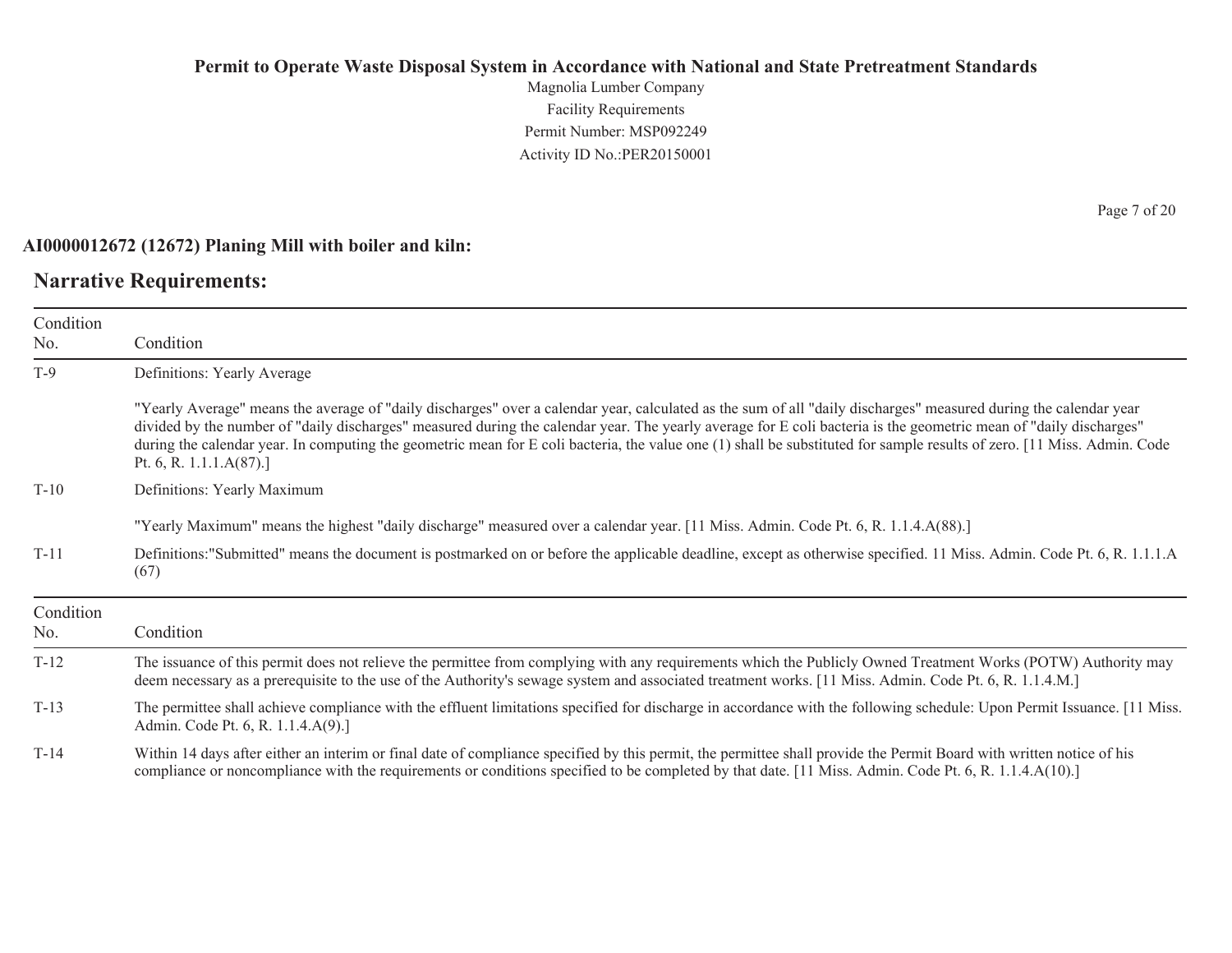Magnolia Lumber Company Facility Requirements Permit Number: MSP092249Activity ID No.:PER20150001

#### **AI0000012672 (12672) Planing Mill with boiler and kiln:**

## **Narrative Requirements:**

Condition No. ConditionT-15 No Discharge of Wastewater to Surface Water The discharge of any wastewater from this facility to the waters of the State of Mississippi shall constitute a violation of this permit, except as provided in the Bypassing and Upset conditions of this permit, or as authorized under separate permit pursuant to Section 402 of the Federal Water Pollution Control Act. [11 Miss. Admin. Code Pt. 6, R. 1.1.1.B.] T-16 Facilities Operation The permittee shall at all times properly operate, maintain, and when necessary, promptly replace all facilities and systems of collection, treatment and control (and related appurtenances) which are installed or used by the permittee to achieve compliance with the conditions of this permit. Proper operation and maintenance includes adequate laboratory controls and appropriate quality assurance procedures. Proper replacement includes maintaining an adequate inventory of replacement equipment and parts for prompt replacement when necessary to maintain continuous collection and treatment of wastewater. This provision requires the operation of back-up or auxiliary facilities or similar systems which are installed by a permittee only when the operation is necessary to achieve compliance with the conditions of the permit. The Permit Board may require regular reporting of internal operational and maintenance parameters where necessary to confirm proper operation of a waste treatment system. [11 Miss. Admin. Code Pt. 6, R. 1.1.4.A.(18).] T-17 Representative Sampling Samples and measurements taken as required herein shall be representative of the volume and nature of the monitored wastewater. [11 Miss. Admin. Code Pt. 6, R. 1.1.4.A(28)(e).] T-18 Reporting If the results for a given sample analysis are such that any parameter (other than E coli) is not detected at or above the minimum level for the test method used, a value of zero will be used for that sample in calculating an arithmetic mean value for the parameter. If the resulting calculated arithmetic mean value for that reporting period is zero, the permittee shall report "NODI = B" on the DMR. For E coli, a value of 1.0 shall be used in calculating the geometric mean. If the resulting E coli mean value is 1.0, the permittee shall report "NODI = B" on the DMR. For each quantitative sample value that is not detectable, the test method used and the minimum level for that method for that parameter shall be attached to and submitted with the DMR. The permittee shall then be considered in compliance with the appropriate effluent

limitation and/or reporting requirement. [11 Miss. Admin. Code Pt. 6, Ch. 1., Subch. 2]

Page 8 of 20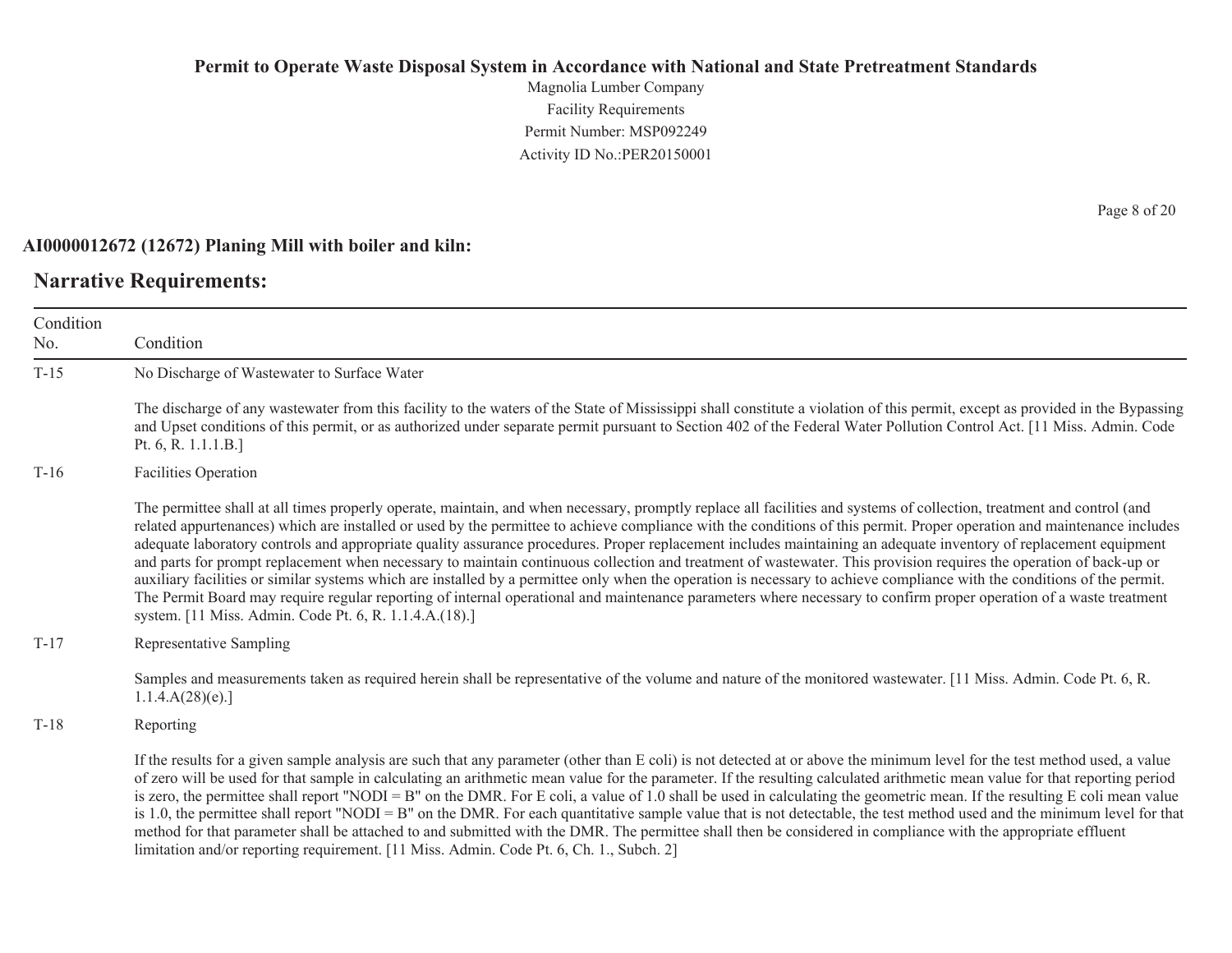Magnolia Lumber Company Facility Requirements Permit Number: MSP092249Activity ID No.:PER20150001

#### **AI0000012672 (12672) Planing Mill with boiler and kiln:**

## **Narrative Requirements:**

Condition No. ConditionT-19 Reporting If the permittee monitors any pollutant as prescribed in the permit more frequently than required by the permit using test procedures approved under 40 CFR Part 136 or, in the case of sludge use or disposal, approved under 40 CFR Part 136 unless otherwise specified in 40 CFR Part 503, or as specified in the permit, the results of this monitoring shall be included in the calculation and reporting of the data submitted in the DMR or sludge reporting form specified by the Permit Board. [11 Miss. Admin. Code Pt. 6, R. 1.1.4.A(15)(c)(2).] T-20 Reporting Calculations for all limitations which require averaging of measurements shall utilize an arithmetic mean unless otherwise specified by the Permit Board in the permit. [11 Miss. Admin. Code Pt. 6, R. 1.1.4.A(15)(c)(3).] T-21 Test Procedures Test procedures for the analysis of pollutants shall include those set forth in 40 CFR 136 or alternative procedures approved and/or promulgated by EPA. [11 Miss. Admin. Code Pt. 6, R. 1.1.4.A(30).] T-22 Records Retention All records and results of monitoring activities required by this permit, including calibration and maintenance records, shall be retained by the permittee for a minimum of three (3) years, unless otherwise required or extended by the Permit Board, copies of which shall be furnished to the Department upon request. [11 Miss. Admin. Code Pt. 6, R. 1.1.4.A(29)(a).] T-23 Falsifying Reports Any permittee who falsifies, tampers with, or knowingly renders inaccurate any monitoring device or method required by the Permit Board to be maintained as a condition in a permit, or who alters or falsifies the results obtained by such devices or methods and/or any written report required by or in response to a permit condition, shall be deemed to have violated a permit condition and shall be subject to the penalties provided for a violation of a permit condition pursuant to Section 49-17-43 of

the Code. [11 Miss. Admin. code Pt. 6, R. 1.1.4.A(29)(d).]

Page 9 of 20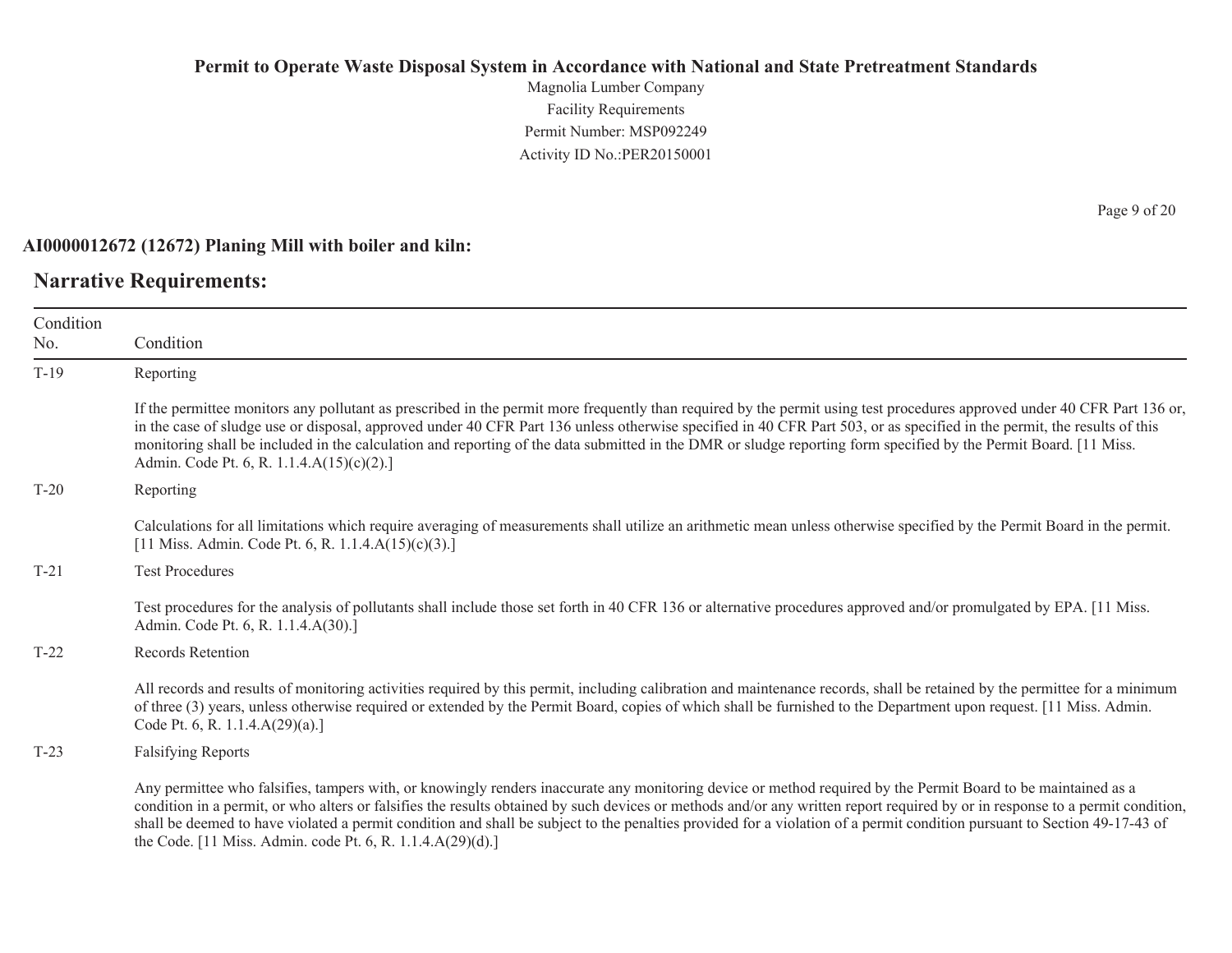Magnolia Lumber Company Facility Requirements Permit Number: MSP092249Activity ID No.:PER20150001

#### **AI0000012672 (12672) Planing Mill with boiler and kiln:**

## **Narrative Requirements:**

Condition No. ConditionT-24 Compliance with Permit Conditions All discharges authorized by the permit shall be consistent with the terms and conditions of the permit and the permittee shall make all reasonable efforts to meet any interim or final dates for compliance specified therein. [11 Miss. Admin. Code Pt. 6, R. 1.1.4.A(13).] T-25 Facility Expansion and/or Modification Any facility expansion, production increases, process modifications, changes in discharge volume or location or other changes in operations or conditions of the permittee which may result in a new or increased discharge of waste, shall be reported to the Permit Board by submission of a new application for a permit pursuant to 11 Miss. Admin. Code Pt. 6, R. 1.1.2.A. of the Mississippi Wastewater Regulations, or if the discharge does not violate effluent limitations specified in the permit, by submitting to the Permit Board a notice of a new or increased discharge. [11 Miss. Admin. Code Pt. 6, R. 1.1.4.A(14).] T-26 Routine Reporting Such test results, reports, or other data as the Mississippi Environmental Quality Permit Board may determine to be necessary shall be submitted as specified elsewhere in the permit to the following address: Mississippi Department of Environmental Quality Office of Pollution Control P.O. Box 2261 Jackson, Mississippi 39225. [11 Miss. Admin. code Pt. 6, R. 1.1.4.A(16).] T-27 Duty to Mitigate The permittee shall take all reasonable steps to minimize or prevent any discharge or sludge use or disposal in violation of the permit that has a reasonable likelihood of adversely affecting human health or the environment. [11 Miss. Admin. Code Pt. 6, R. 1.1.4.A(19).] T-28 Bypassing The permittee shall comply with the terms and conditions regarding bypass found in 40 CFR 403.17. [11 Miss. Admin. Code Pt. 6, R. 1.1.4.M.]

Page 10 of 20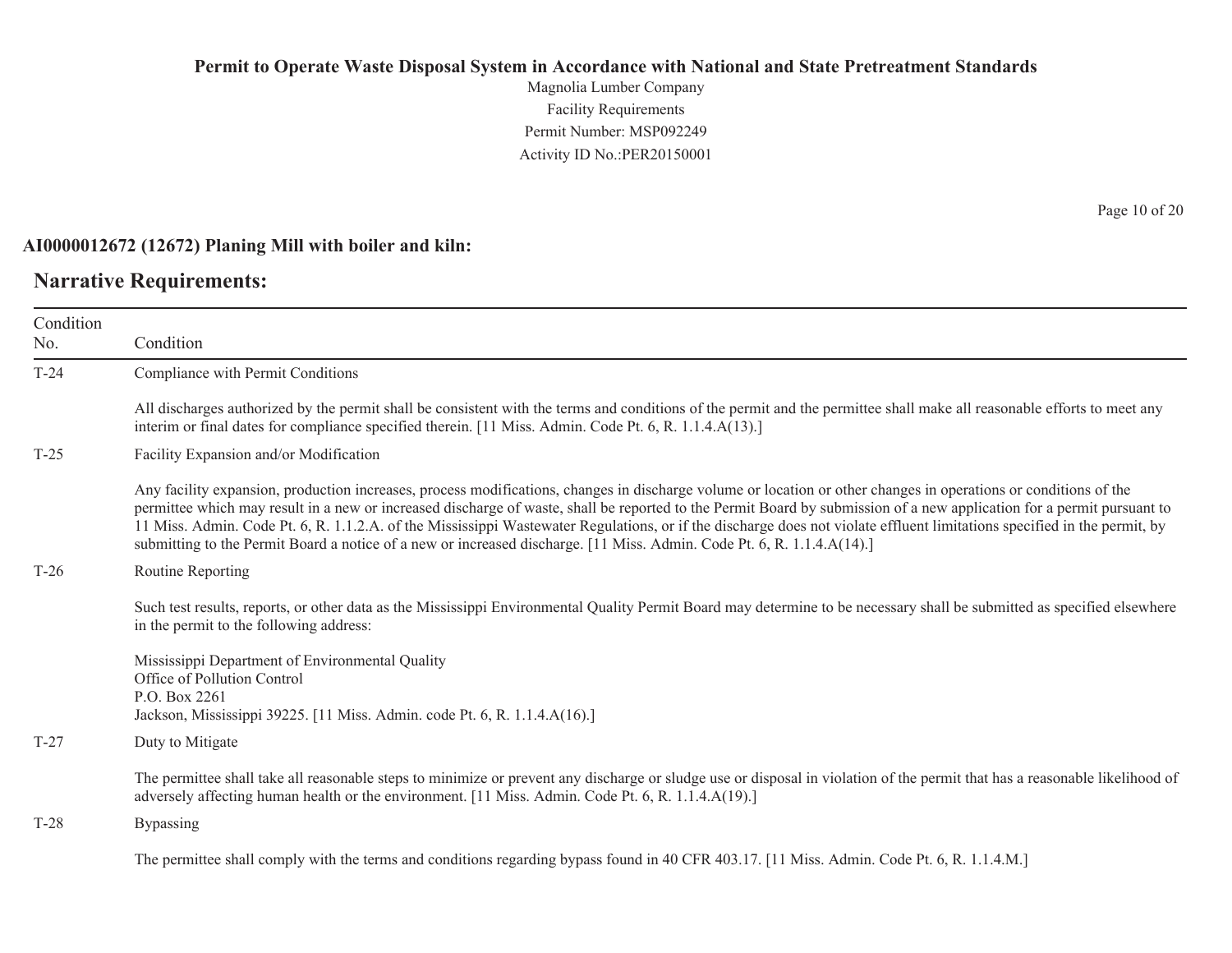Magnolia Lumber Company Facility Requirements Permit Number: MSP092249Activity ID No.:PER20150001

#### **AI0000012672 (12672) Planing Mill with boiler and kiln:**

## **Narrative Requirements:**

Condition No. ConditionT-29 Bypassing - Definitions "Bypass" means the intentional diversion of waste streams from any portion of the permittee's treatment facility. "Severe property damage" means substantial physical damage to property, damage to the treatment facilities which causes them to become inoperable, or substantial and permanent loss of natural resources which can reasonably be expected to occur in the absence of a bypass. Severe property damage does not mean economic loss caused by delays in production. [40 CFR 403.17(a)] T-30 Bypassing- Prohibition of Bypass Bypass is prohibited, and the Commission may take enforcement action against a permittee unless: (1) Bypass was unavoidable to prevent loss of life, personal injury, or severe property damage. (2) There were no feasible alternatives to the bypass, such as the use of auxiliary treatment facilities, retention of untreated wastes, or maintenance during normal periods of equipment downtime. This condition is not satisfied if adequate back-up equipment should have been installed in the exercise of reasonable engineering judgement to prevent a bypass which occurred during normal periods of equipment downtime or preventative maintenance; and (3) The permittee submitted notices as required under the notice of bypass requirement in this permit. [40 CFR 403.17(d)] T-31 Upsets The permittee shall meet the conditions of 40 CFR 403.16 regarding "Upsets" and as in the upset requirements of this permit. [11 Miss. Admin. Code Pt. 6, R. 1.1.4.M.]

T-32Upsets- Definition

> "Upset" means an exceptional incident in which there is unintentional and temporary noncompliance with categorical pretreatment standards because of factors beyond the reasonable control of the permittee. An upset does not include noncompliance to the extent caused by operational error, improperly designed treatment facilities, inadequate treatment facilities, lack of preventive maintenance, or careless or improper operation. [11 Miss. Admin. Code Pt. 6, R. 1.1.4.A(27).)]

Page 11 of 20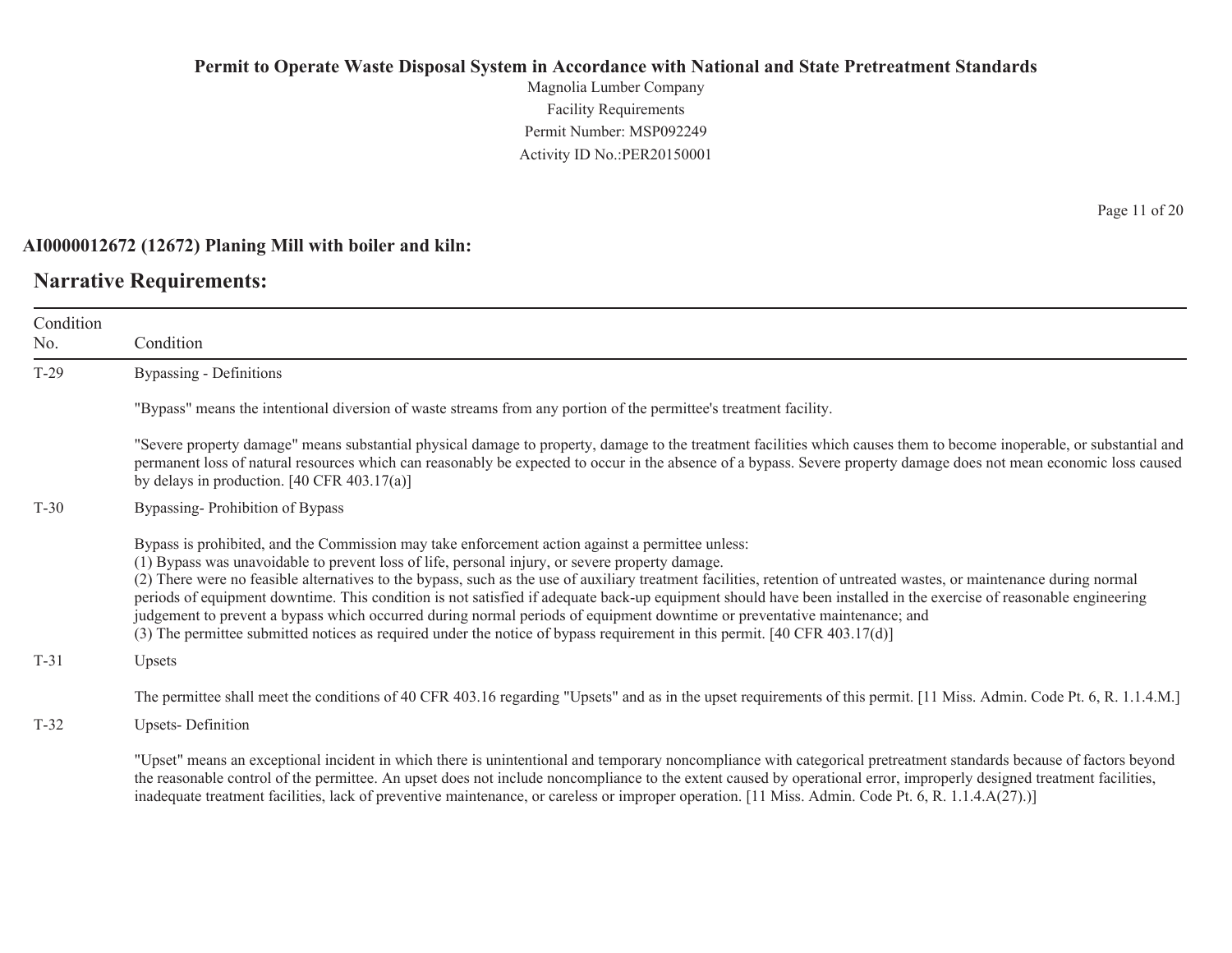Magnolia Lumber Company Facility Requirements Permit Number: MSP092249 Activity ID No.:PER20150001

#### **AI0000012672 (12672) Planing Mill with boiler and kiln:**

## **Narrative Requirements:**

Page 12 of 20

| Condition<br>No. | Condition                                                                                                                                                                                                                                                                                                                                                                                                                                                                            |
|------------------|--------------------------------------------------------------------------------------------------------------------------------------------------------------------------------------------------------------------------------------------------------------------------------------------------------------------------------------------------------------------------------------------------------------------------------------------------------------------------------------|
| $T-33$           | Upsets - Effect of an upset                                                                                                                                                                                                                                                                                                                                                                                                                                                          |
|                  | An upset constitutes an affirmative defense to an action brought for noncompliance with categorical pretreatment standards if the "conditions necessary for<br>demonstration of upset" requirements of this permit are met. No determination made during administrative review of claims that noncompliance was caused by upset,<br>and before an action for noncompliance, is final administrative action subject to judicial review. [11 Miss. Admin. Code Pt. 6, R. 1.1.4.A(27).] |
| $T-34$           | Upsets - Conditions necessary for demonstration of upset                                                                                                                                                                                                                                                                                                                                                                                                                             |
|                  | A permittee who wishes to establish the affirmative defense of upset shall demonstrate, through properly signed contemporaneous operating logs, or other relevant<br>evidence that:                                                                                                                                                                                                                                                                                                  |
|                  | (1) An upset occurred and that the permittee can identify the cause(s) of the upset;<br>(2) The permitted facility was at the time being properly operated in a prudent and workmanlike manner and in compliance with applicable operation and maintenance<br>procedures; and;<br>(3) The permittee submitted notice of the upset as required in 40 CFR 403.16(c)(3)(24-hour notice of noncompliance). [11 Miss. Admin. Code Pt. 6, R. 1.1.4.A(27).]                                 |
| $T-35$           | Upsets - Burden of proof                                                                                                                                                                                                                                                                                                                                                                                                                                                             |
|                  | In any enforcement proceeding the permittee seeking to establish the occurrence of an upset has the burden of proof. [11 Miss. Admin. Code Pt. 6, R. 1.1.4.A(27).]                                                                                                                                                                                                                                                                                                                   |
| $T-36$           | Upsets- User responsibility in case of upset                                                                                                                                                                                                                                                                                                                                                                                                                                         |
|                  | The Industrial User shall control production or all discharges to the extent necessary to maintain compliance with categorical Pretreatment Standards upon reduction,<br>loss, or failure of its treatment facility until the facility is restored or an alternative method of treatment is provided. This requirement applies in the situation where<br>among other things, the primary source of power of the treatment facility is reduced, lost or fails. [40 CFR 403.16(f)]     |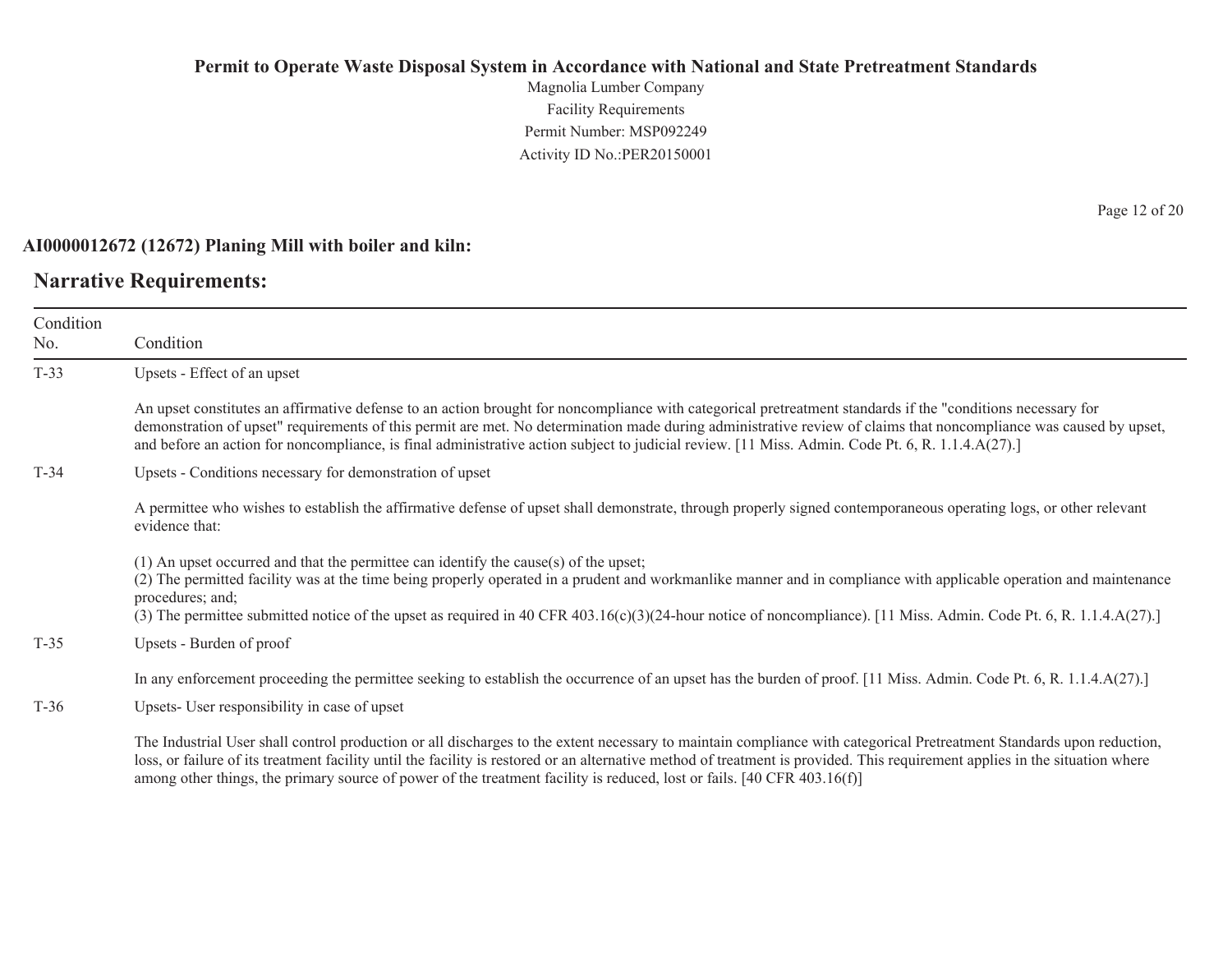Magnolia Lumber Company Facility Requirements Permit Number: MSP092249 Activity ID No.:PER20150001

#### **AI0000012672 (12672) Planing Mill with boiler and kiln:**

## **Narrative Requirements:**

Page 13 of 20

| Condition<br>No. | Condition                                                                                                                                                                                                                                                                                                                                                                                                                                                                                                                                                                                                                                                                                                                                                                     |
|------------------|-------------------------------------------------------------------------------------------------------------------------------------------------------------------------------------------------------------------------------------------------------------------------------------------------------------------------------------------------------------------------------------------------------------------------------------------------------------------------------------------------------------------------------------------------------------------------------------------------------------------------------------------------------------------------------------------------------------------------------------------------------------------------------|
| $T-37$           | <b>Removed Substances</b>                                                                                                                                                                                                                                                                                                                                                                                                                                                                                                                                                                                                                                                                                                                                                     |
|                  | Solids, sludges, filter backwash, or other residuals removed in the course of treatment or control of wastewater shall be disposed of in a manner such as to prevent such<br>materials from entering State waters and in a manner consistent with the Mississippi Solid Waste Disposal Act, the Federal Resource Conservation and Recovery Act,<br>and the Mississippi Water Pollution Control Act. [11 Miss. Admin. Code Pt. 6, R. 1.1.4.A(21).]                                                                                                                                                                                                                                                                                                                             |
| $T-38$           | <b>Power Failures</b>                                                                                                                                                                                                                                                                                                                                                                                                                                                                                                                                                                                                                                                                                                                                                         |
|                  | If electric power is required, in order to maintain compliance with the conditions and prohibitions of the permit, the permittee shall either:                                                                                                                                                                                                                                                                                                                                                                                                                                                                                                                                                                                                                                |
|                  | (1) Provide an alternative power source to operate the wastewater control facilities; or, if such alternative power source is not in existence, and no date for its<br>implementation appears in the permit,<br>(2) Halt, reduce, or otherwise control production and/or all wastewater flows upon reduction, loss, or failure of the primary source of power to the wastewater control<br>facilities. [11 Miss. Admin. Code Pt. 6, R.1.1.4.A(22).]                                                                                                                                                                                                                                                                                                                           |
| $T-39$           | Inspection and Entry                                                                                                                                                                                                                                                                                                                                                                                                                                                                                                                                                                                                                                                                                                                                                          |
|                  | The permittee shall allow any authorized Commission representative to enter the permittee's premises where a wastewater source is located or in which records are<br>required to be kept under the terms and conditions of this permit, at any reasonable time, to have access to and copy any applicable records, to inspect process facilities,<br>treatment works, monitoring methods or equipment or to take samples, as authorized by Section 49-17-21 of the Code. In the event of investigation during an emergency<br>response action, a reasonable time shall be any time of the day or night. Follow-up investigations subsequent to the conclusion of the emergency event shall be<br>conducted at reasonable times. [11 Miss. Admin. Code Pt. 6, R. 1.1.4.A(17).] |
| $T-40$           | Transfer of Ownership or Control                                                                                                                                                                                                                                                                                                                                                                                                                                                                                                                                                                                                                                                                                                                                              |
|                  | This permit is not transferable to any person without proper modification of this permit following procedures found in [11 Miss. Admin. Code Pt. 6, R. 1.1.5.C.]                                                                                                                                                                                                                                                                                                                                                                                                                                                                                                                                                                                                              |
| $T-41$           | <b>Signatory Requirements</b>                                                                                                                                                                                                                                                                                                                                                                                                                                                                                                                                                                                                                                                                                                                                                 |
|                  | All applications, reports, or information submitted to the Permit Board shall be signed and certified. [11 Miss. Admin. Code Pt. 6, R. 1.1.2.C.]                                                                                                                                                                                                                                                                                                                                                                                                                                                                                                                                                                                                                              |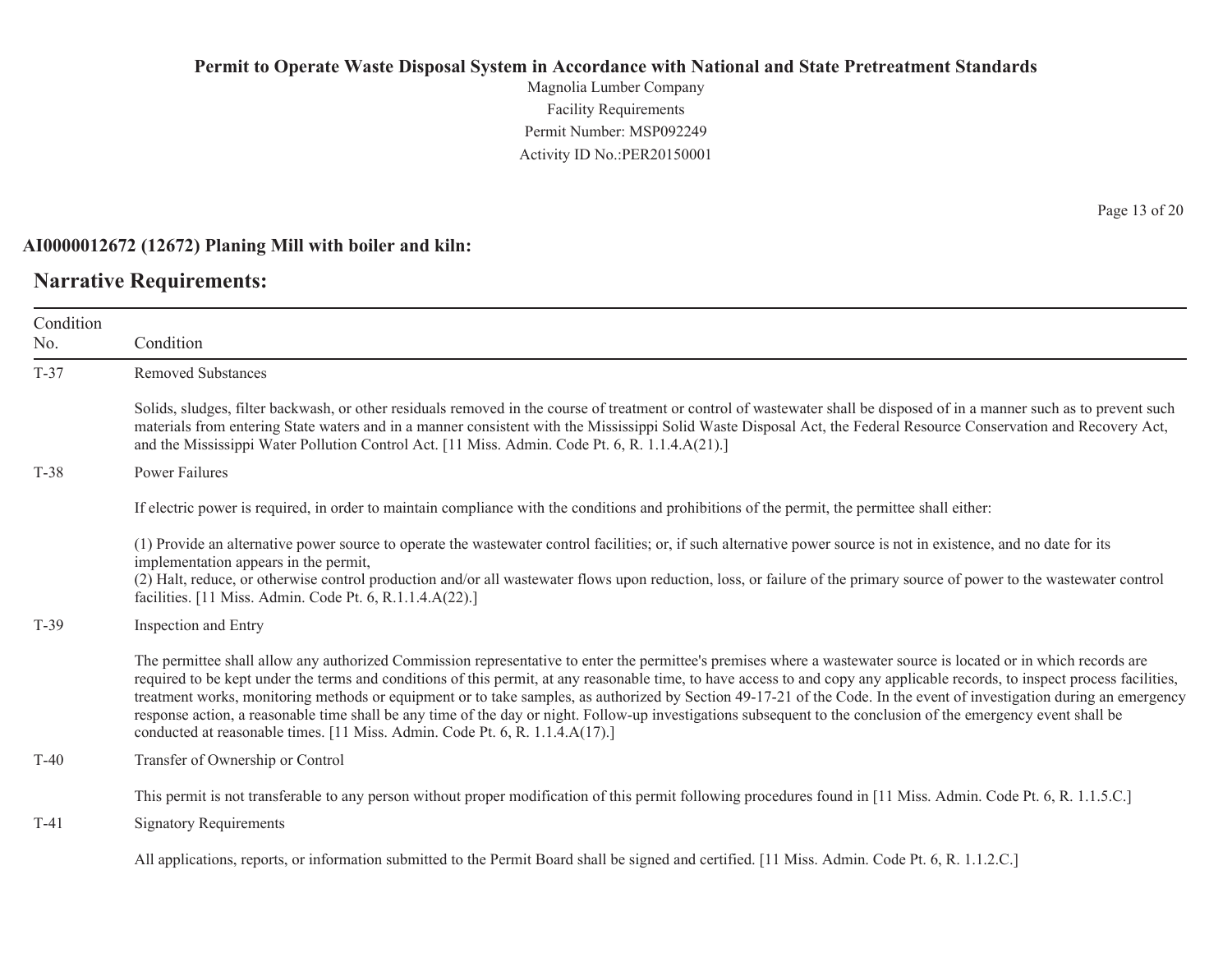Magnolia Lumber Company Facility Requirements Permit Number: MSP092249Activity ID No.:PER20150001

#### **AI0000012672 (12672) Planing Mill with boiler and kiln:**

## **Narrative Requirements:**

Condition No. ConditionT-42 Signatory Requirements - Application Signatures All permit applications shall be signed as follows: (1) For a corporation: by a responsible corporate officer. For the purpose of this Section, a responsible corporate officer means: (i) a president, secretary, treasurer or vice president of the corporation in charge of a principal business function, or any other person who performs similar policy - or decision-making function for the corporation, or (ii) the manager of one or more manufacturing, production, or operating facilities provided, the manager is authorized to make management decisions which govern the operation of the regulated facility including having the explicit or implicit duty of making major capital investment recommendations, and initiating and directing other comprehensive measures to assure long term environmental compliance with environmental laws and regulations; the manager can ensure that the necessary systems are established or actions taken to gather complete and accurate information for permit application requirements; and where authority to sign documents has been assigned or delegated to the manager in accordance with corporate procedures. (2) For a partnership or sole proprietorship: by a general partner or the proprietor, respectively; or (3) For a municipality, State, Federal, or other public agency: by either a principal executive officer or ranking elected official. [11 Miss. Admin. Code Pt. 6, R. 1.1.2.C.] T-43 Signatory Requirements -Reports and Other Information All reports required by the permit and other information requested by the Permit Board shall be signed by a person described by the application signature requirements in this permit or by a duly authorized representative of that person. A person is a duly authorized representative only if: (1) The authorization is made in writing by a person described by the application signature requirements; (2) The authorization specifies either an individual or a position having responsibility for the overall operation of the regulated facility or activity, such as the position of plant manager, operator of a well or a well field, superintendent, position having overall responsibility for environmental matters for the company. (A duly authorized

representative may thus be either a named individual or any individual occupying a named position.); and

(3) The written authorization is submitted to the Permit Board. [11 Miss. Admin. Code Pt. 6, R. 1.1.2.C.]

Page 14 of 20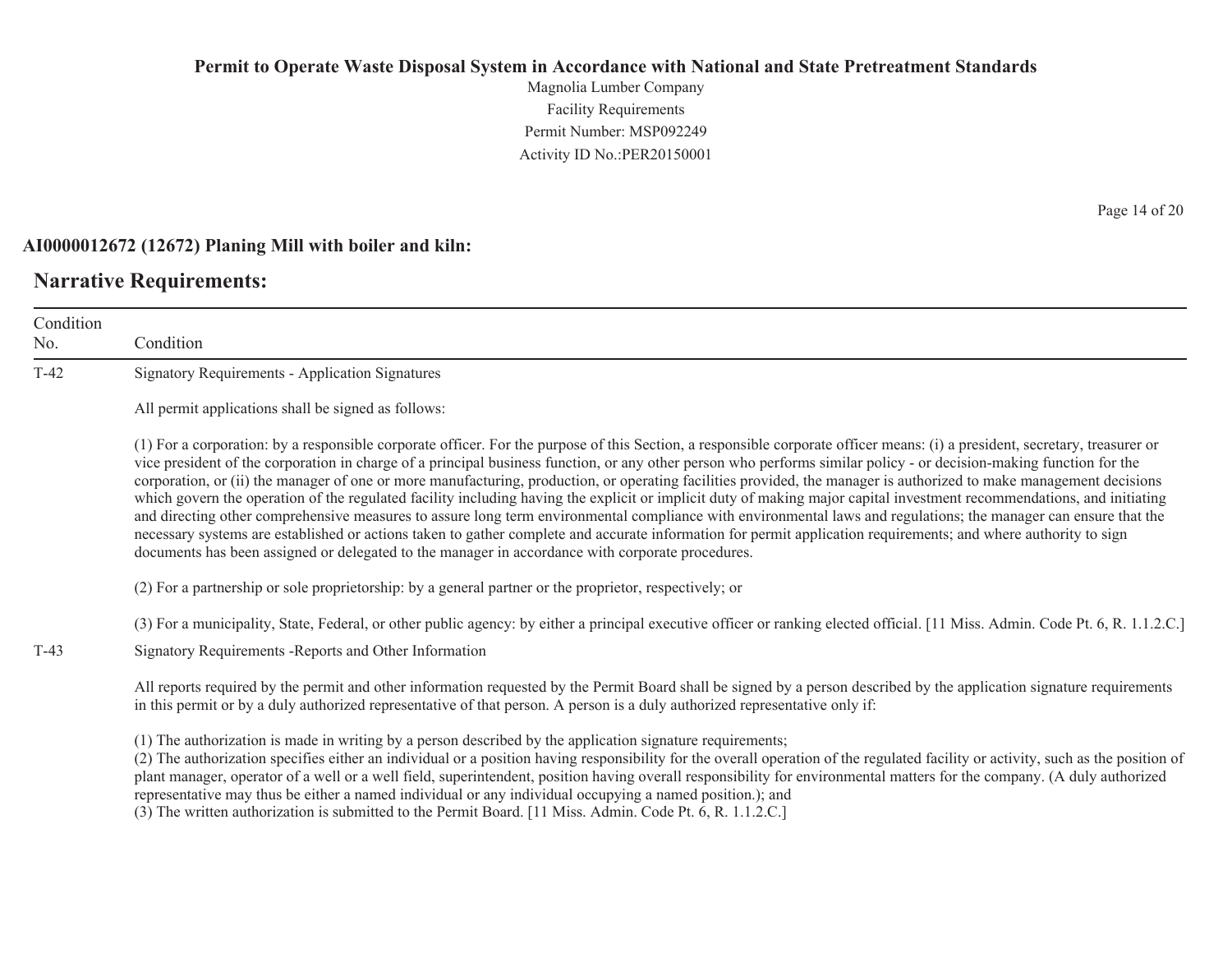Magnolia Lumber Company Facility Requirements Permit Number: MSP092249Activity ID No.:PER20150001

#### **AI0000012672 (12672) Planing Mill with boiler and kiln:**

## **Narrative Requirements:**

Condition No. ConditionT-44 Signatory Requirements - Changes to Authorization If an authorization under the signatory requirements of this permit is no longer accurate because a different individual or position has responsibility for the overall operation of the facility, a new authorization satisfying the signatory requirements of this permit must be submitted to the Permit Board prior to or together with any reports, information, or applications. [11 Miss. Admin. Code Pt. 6, R. 1.1.4.M.] T-45 Signatory Requirements - Certification Any person signing a document under the signatory requirements stated in this permit shall make the following certification: "I certify under penalty of law that this document and all attachments were prepared under the direction or supervision in accordance with a system designed to assure that qualified personnel properly gather and evaluate the information submitted. Based on my inquiry of the person or persons who manage the system, or those persons directly responsible for gathering the information, the information submitted is, to the best of my knowledge and belief, true, accurate, and complete. I am aware that there are significant penalties for submitting false information, including the possibility of fine and imprisonment for knowing violations." [11 Miss. Admin. Code Pt. 6, R. 1.1.4.A(29)(d).] T-46 Availability of Records Except for information deemed to be confidential under the Mississippi Code Ann. 49-17-39 and 40 CFR 123.41, file information relating to this permit shall be made available for public inspection and copying during normal business hours at the office of the Department of Environmental Quality in Jackson, Mississippi. Written request must be provided in accordance with policies developed by the Commission and must state, specifically, records proposed for review, date proposed for review and copying requirements. [11 Miss. Admin. Code Pt. 6, R. 1.1.3.E.] T-47 Duty to Provide Information The permittee shall furnish to the Permit Board within a reasonable time any relevant information which the Permit Board may request to determine whether cause exists for modifying, revoking and reissuing, or terminating the permit, or to determine compliance with the permit. The permittee shall also furnish to the Permit Board upon request, copies of records required to be kept by the permit. [11 Miss. Admin. Code Pt. 6, R. 1.1.4.A(16).]

Page 15 of 20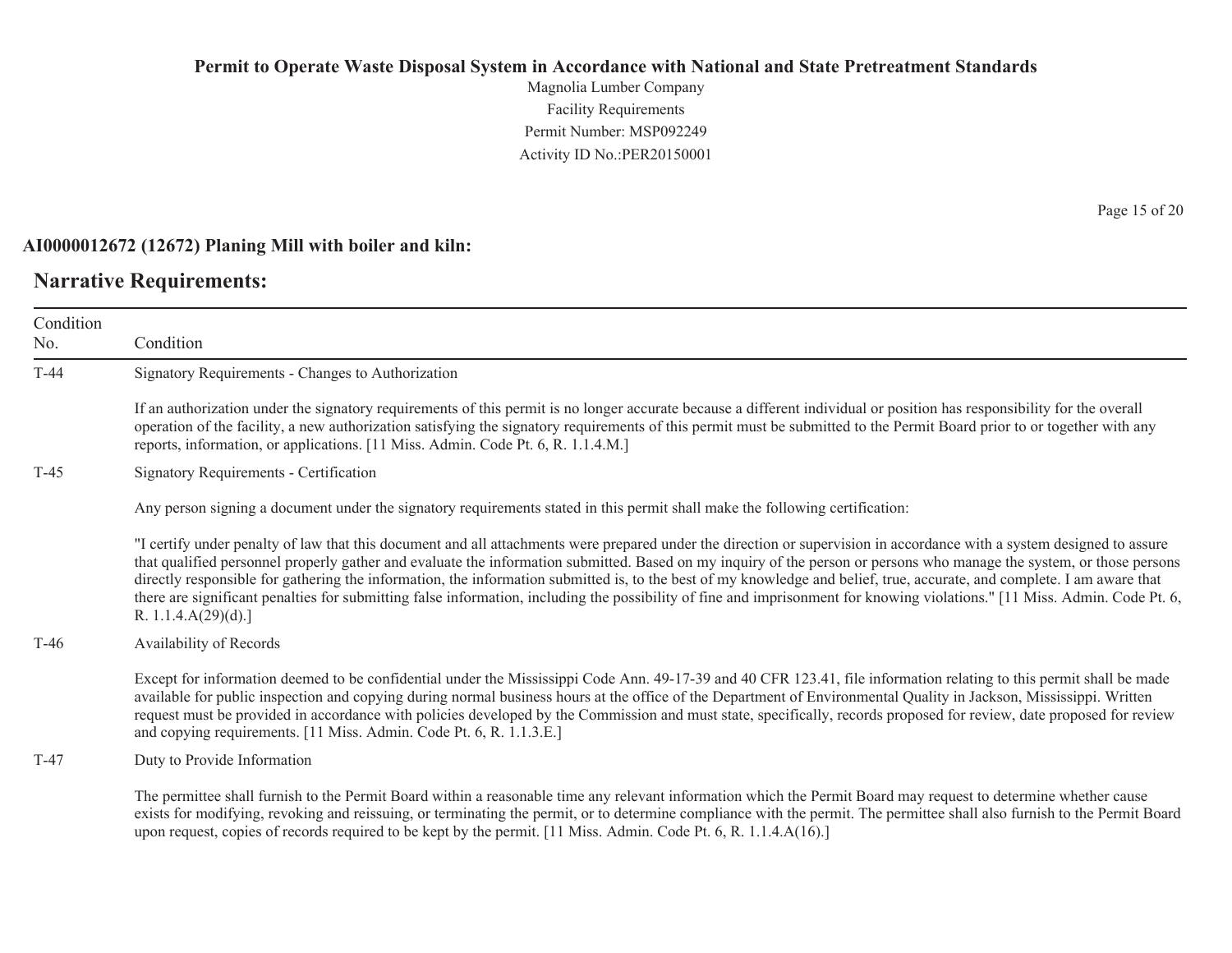Magnolia Lumber Company Facility Requirements Permit Number: MSP092249Activity ID No.:PER20150001

#### **AI0000012672 (12672) Planing Mill with boiler and kiln:**

## **Narrative Requirements:**

| Condition<br>No. | Condition                                                                                                                                                                                                                                                                                                                                                                                                                                                                                                                                                                                                                                                                            |
|------------------|--------------------------------------------------------------------------------------------------------------------------------------------------------------------------------------------------------------------------------------------------------------------------------------------------------------------------------------------------------------------------------------------------------------------------------------------------------------------------------------------------------------------------------------------------------------------------------------------------------------------------------------------------------------------------------------|
| $T-48$           | Permit Actions                                                                                                                                                                                                                                                                                                                                                                                                                                                                                                                                                                                                                                                                       |
|                  | The permit may be modified, revoked and reissued, or terminated for cause. The filing of a request by the permittee for a permit modification, revocation and reissuance,<br>or termination, or a modification of planned changes or anticipated noncompliance, does not stay any permit condition. [11 Miss. Admin. Code Pt. 6, R. 1.1.5.C.(5).]                                                                                                                                                                                                                                                                                                                                    |
| $T-49$           | Civil and Criminal Liability                                                                                                                                                                                                                                                                                                                                                                                                                                                                                                                                                                                                                                                         |
|                  | (1) Any person who violates a term, condition or schedule of compliance contained within this permit or the Mississippi Water Pollution Control Law is subject to the<br>actions defined by law.<br>(2) Except as provided in permit conditions on "Bypassing" and "Upsets", nothing in this permit shall be construed to relieve the permittee from civil or criminal<br>penalties for noncompliance.<br>(3) It shall not be the defense of the permittee in an enforcement action that it would have been necessary to halt or reduce the permitted activity in order to maintain<br>compliance with the conditions of this permit. [11 Miss. Admin. Code Pt. 6, R. 1.1.4.A.(24).] |
| $T-50$           | Oil and Hazardous Substance Liability                                                                                                                                                                                                                                                                                                                                                                                                                                                                                                                                                                                                                                                |
|                  | Nothing in this permit shall be construed to preclude the institution of any legal action or relieve the permittee from any responsibilities, liabilities, or penalties to which<br>the permittee is or may be subject to under Section 311 of the Federal Water Pollution Control Act and applicable provisions under Mississippi Law pertaining to                                                                                                                                                                                                                                                                                                                                 |

transportation, storage, treatment, or spillage of oil or hazardous substances. [11 Miss. Admin. Code Pt. 6, R. 1.1.4.A(23).]

Page 16 of 20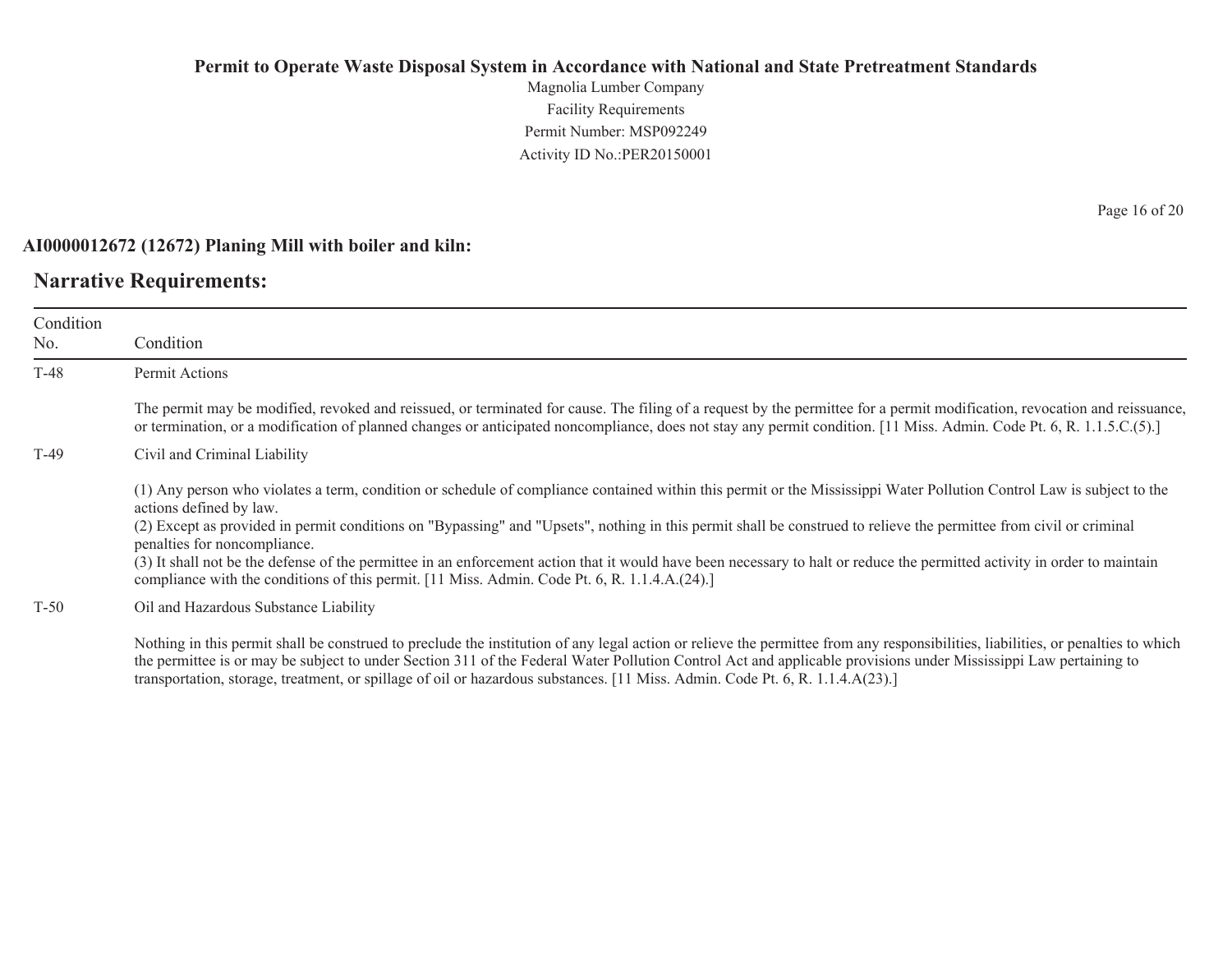Magnolia Lumber Company Facility Requirements Permit Number: MSP092249Activity ID No.:PER20150001

### **AI0000012672 (12672) Planing Mill with boiler and kiln:**

## **Narrative Requirements:**

Condition No. ConditionT-51 Hazardous Waste Release(1) The permittee shall notify the Mississippi Department of Environmental Quality, the EPA Regional Waste Management Division Director, State hazardous waste authorities, and the POTW in writing of any discharge into the POTW of a substance, which, if otherwise disposed of, would be a hazardous waste under 40 CFR part 261. Such notification must include the name of the hazardous waste as set forth in 40 CFR part 261, the EPA hazardous waste number, and the type of discharge (continuous, batch, or other). If the Industrial User discharges more than 100 kilograms of such waste per calendar month to the POTW, the notification shall also contain the following information to the extent such information is known and readily available to the Industrial User: An identification of the hazardous constituents contained in the wastes, as estimation of the mass and concentration of such constituents in the wastestream discharged during that calendar month, and an estimation of the mass of constituents in the wastestream expected to be discharged during the following twelve months. All notifications must take place within 180 days of the effective date of this rule. Industrial users who commence discharging after the effective date of this rule shall provide the notification no later than 180 days after the discharge of the listed or characteristic hazardous waste. Any notification under this paragraph need be submitted only once. However, notifications of changed discharges must be submitted under 40 CFR 403.12(j). The notification requirement in this section does not apply to pollutants already reported under the self-monitoring requirements of 40 CFR 403.12(b), (d), and (e). T-52 Hazardous Waste Release (continued) (2) Dischargers are exempt from the requirements of paragraph (1) of the Hazardous Waste Release requirement during a calendar month in which they discharge no more than fifteen kilograms of hazardous wastes, unless the wastes are acute hazardous wastes as specified in 40 CFR 261.30(d) and 261.33(d). Discharge of more than fifteen kilograms of non-acute hazardous wastes in a calendar month, or of any quantity of acute hazardous wastes as specified in 40 CFR 261.30(d) and 261.33(e), requires a one-time notification. Subsequent months during which the Industrial User discharges more than such quantities of any hazardous waste do not require additional notification. (3) In the case of any new regulations under section 3001 of RCRA identifying additional characteristics of hazardous waste or listing any additional substance as a hazardous waste, the Industrial User must notify the POTW, the EPA Regional Waste Management Division Director, and State hazardous waste authorities of the discharge of such substance within 90 days of the effective date of such regulations. [40 CFR 403.12(p)] T-53 Hazardous Waste Release (continued) (4) In the case of any notification made under paragraph (1) of this section, the Industrial User shall certify that it has a program in place to reduce the volume and toxicity of hazardous wastes generated to the degree it has determined to be economically practical. [40 CFR 403.12(p)]

Page 17 of 20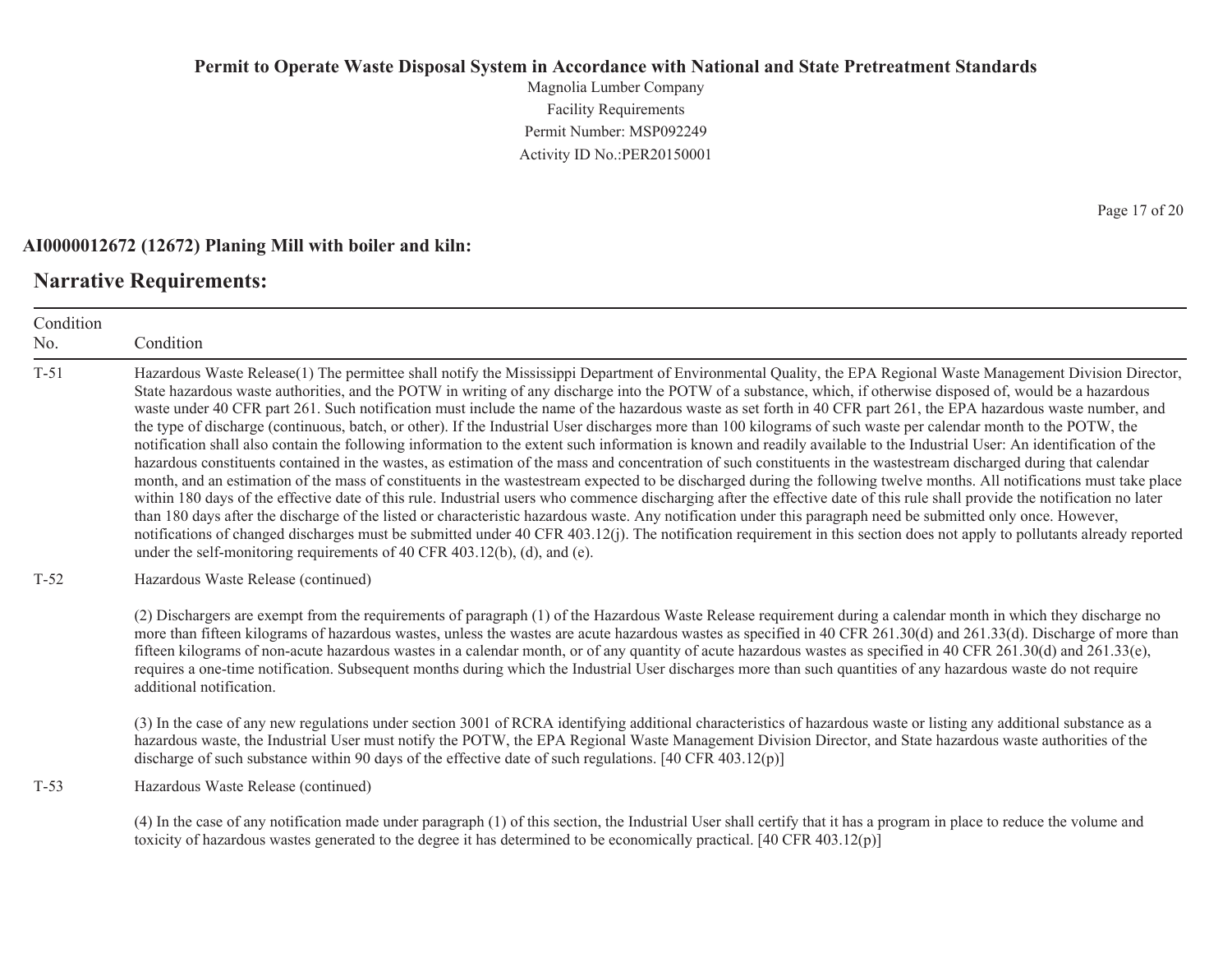Magnolia Lumber Company Facility Requirements Permit Number: MSP092249Activity ID No.:PER20150001

#### **AI0000012672 (12672) Planing Mill with boiler and kiln:**

## **Narrative Requirements:**

Condition No. ConditionT-54 Property Rights The issuance of this permit does not convey any property rights in either real or personal property, or any exclusive privileges, nor does it authorize any injury to private property or any invasion of personal rights, nor any infringement of Federal, State, or local laws or regulations. [11 Miss. Admin. Code Pt. 6, R. 1.1.5.E.] T-55 Severability The provisions of this permit are severable. If any provision of this permit, or the application of any provision of this permit to any circumstances, is challenged or held invalid, the validity of the remaining permit provisions and/or portions thereof or their application to other persons or sets of circumstances, shall not be affected thereby. [11 Miss. Admin. Code Pt. 6, R. 1.1.4.A(25).] T-56 Protection of Confidential Information (1) Pursuant to Miss. Code Ann. ' 49-17-39 and 40 CFR 123.41, the Permit Board shall make available to the public all information contained on any form and all public comments on such information. Effluent data and information concerning air or water quality shall also be made available to the public. Information that is determined by the Commission to be trade secrets shall not be disclosed to the public without prior consent of the source of such information. When a claim of confidentiality is made by a person in accordance with the provisions of Miss. Code Ann. ' 49-17-39, a recommendation on the questions of confidentiality shall be made by the Commission and forwarded to the Regional Administrator (or his/her designee) of EPA for his concurrence in such determination of confidentiality. [11 Miss. Admin. Code Pt. 6, R. 1.1.3.F.] T-57 Protection of Confidential Information- continued (2) A copy of a State, UIC, or NPDES permit application, public notice, fact sheet, draft permit and other forms relating thereto, including written public comment and

other reports, files and information relating to the application not classified as confidential information by the Commission pursuant to part (1) of this requirement, shall be available for public inspection and copying during normal business hours at the office of the Department in Jackson, Mississippi. [11 Miss. Admin. Code Pt. 6, R. 1.1.3.F.]

Page 18 of 20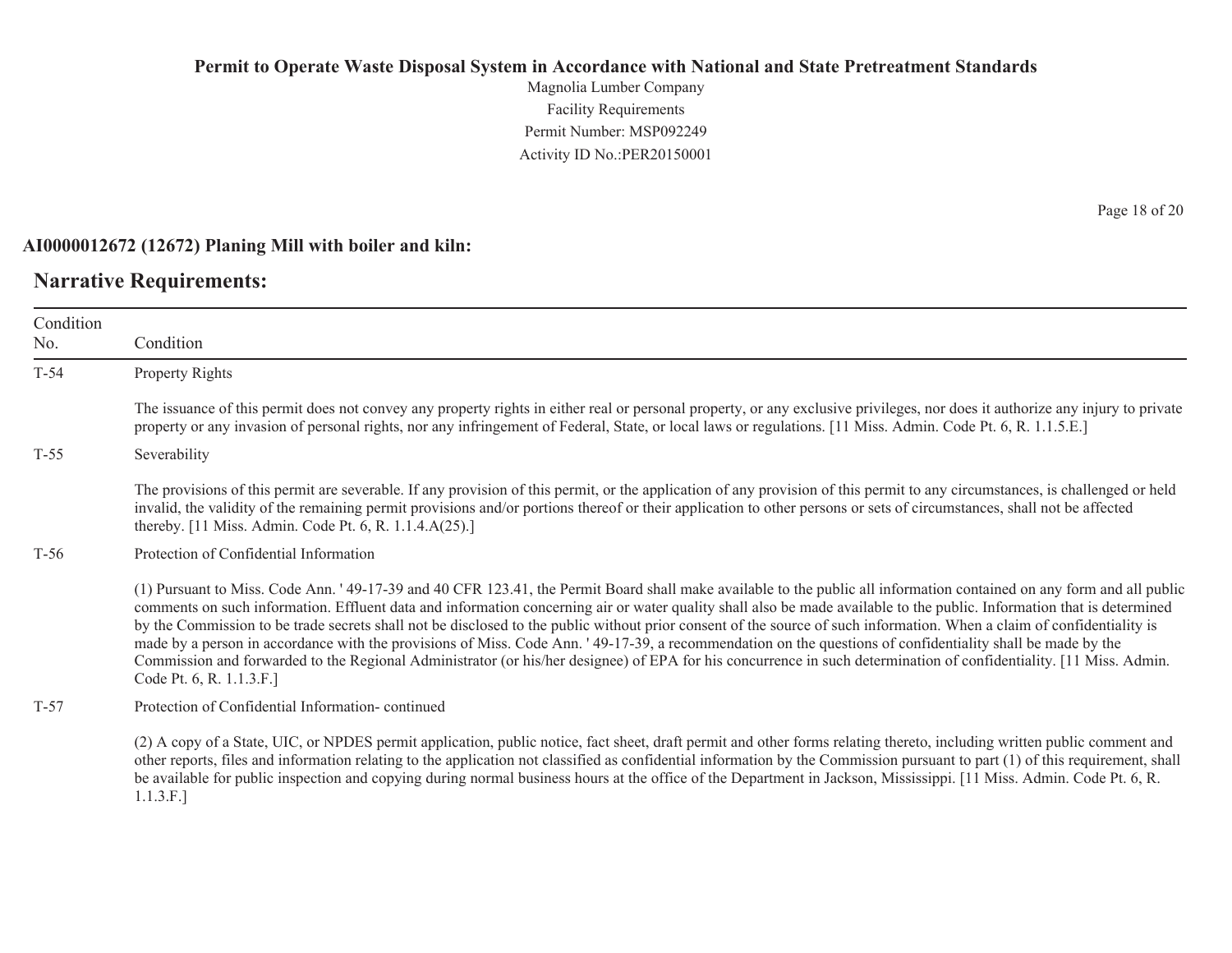Magnolia Lumber Company Facility Requirements Permit Number: MSP092249Activity ID No.:PER20150001

#### **AI0000012672 (12672) Planing Mill with boiler and kiln:**

to waters of the State. [11 Miss. Admin. Code Pt. 6, R. 1.1.4.A(11).]

## **Narrative Requirements:**

Condition No. ConditionT-58 Protection of Confidential Information- continued (3) Upon determination by the Commission that information submitted by a permit applicant is entitled to protection against disclosure as trade secrets, the information shall be so labeled and otherwise handled as confidential. Copies of the information and a notice of the Commission's action shall be forwarded to the Regional Administrator (or his/her designee). In making its determination of entitlement to protection as a trade secret, the Commission shall follow the procedure set forth in Miss. Code Ann. ' 49-17-39. In the event the Commission denies the claim of confidentiality, the applicant shall have, upon notification thereof, the right to appeal the Commission's determination in the same manner provided for other orders of the Commission. No disclosure, except to EPA, shall be allowed until any appeal from the determination of the Commission is completed. [11 Miss. Admin. Code Pt. 6, R. 1.1.3.F.] T-59 Spill Prevention and Best Management Plans Any permittee which has above ground bulk storage capacity, of more than 1320 gallons or any single container with a capacity greater than 660 gallons, of materials and/or liquids (including but not limited to, all raw, finished and/or waste material) with chronic or acute potential for pollution impact on waters of the State and not subject to Mississippi Hazardous Waste Management Regulations or 40 CFR 112 (Oil Pollution Prevention) regulations shall provide secondary containment as found in 40 CFR 112 or equivalent protective measures such as trenches or waterways which would conduct any tank releases to a permitted treatment system or sufficient equalization or treatment capacity needed to prevent chronic/acute pollution impact. [11 Miss. Admin. Code Pt. 6, R. 1.1.4.A(12)(a).] T-60 Closure Requirements Should the permittee decide to permanently close and abandon the premises upon which it operates, it shall provide a Closure Plan to the Permit Board no later than 90 days prior to doing so. This Closure Plan shall address how and when all manufactured products, by-products, raw materials, stored chemicals, and solid and liquid waste and residues will be removed from the premises or permanently disposed of on site such that no potential environmental hazard to the waters of the State will be presented. Closure plan(s) submitted to and approved by Mississippi Department of Environmental Quality for compliance with other environmental regulations will

satisfy the closure requirements for those items specifically addressed in the closure plan(s) as long as the closure does not present a potential for environmental hazard

Page 19 of 20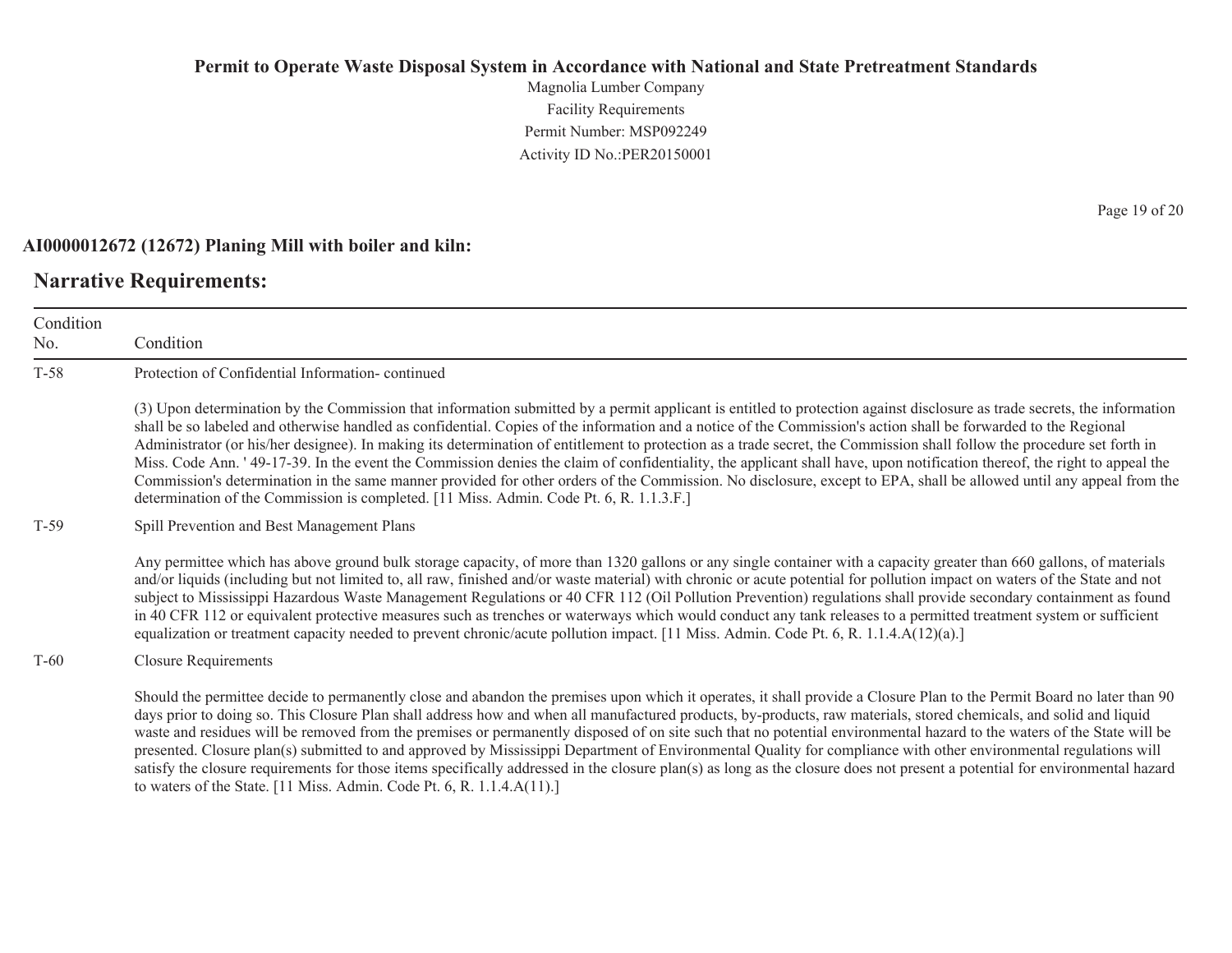## **Permit to Operate Waste Disposal System in Accordance with National and State Pretreatment Standards** Magnolia Lumber Company Facility Requirements Permit Number: MSP092249Activity ID No.:PER20150001

## **RPNT0000000002 (MSP092249-001) Outfall 001 (Boiler blowdown, Kiln condensate,non-contact cooling water):**

## **Submittal/Action Requirements:**

| Condition<br>No. | Condition :                                                                                                                                                                          |
|------------------|--------------------------------------------------------------------------------------------------------------------------------------------------------------------------------------|
| $S-1$            | The Permittee shall submit analytical results on an annual Discharge Monitoring Report (DMR) : Due annually by the 28th of January. [11 Miss. Admin. Code Pt. 6, Ch.<br>. Subch. 1.1 |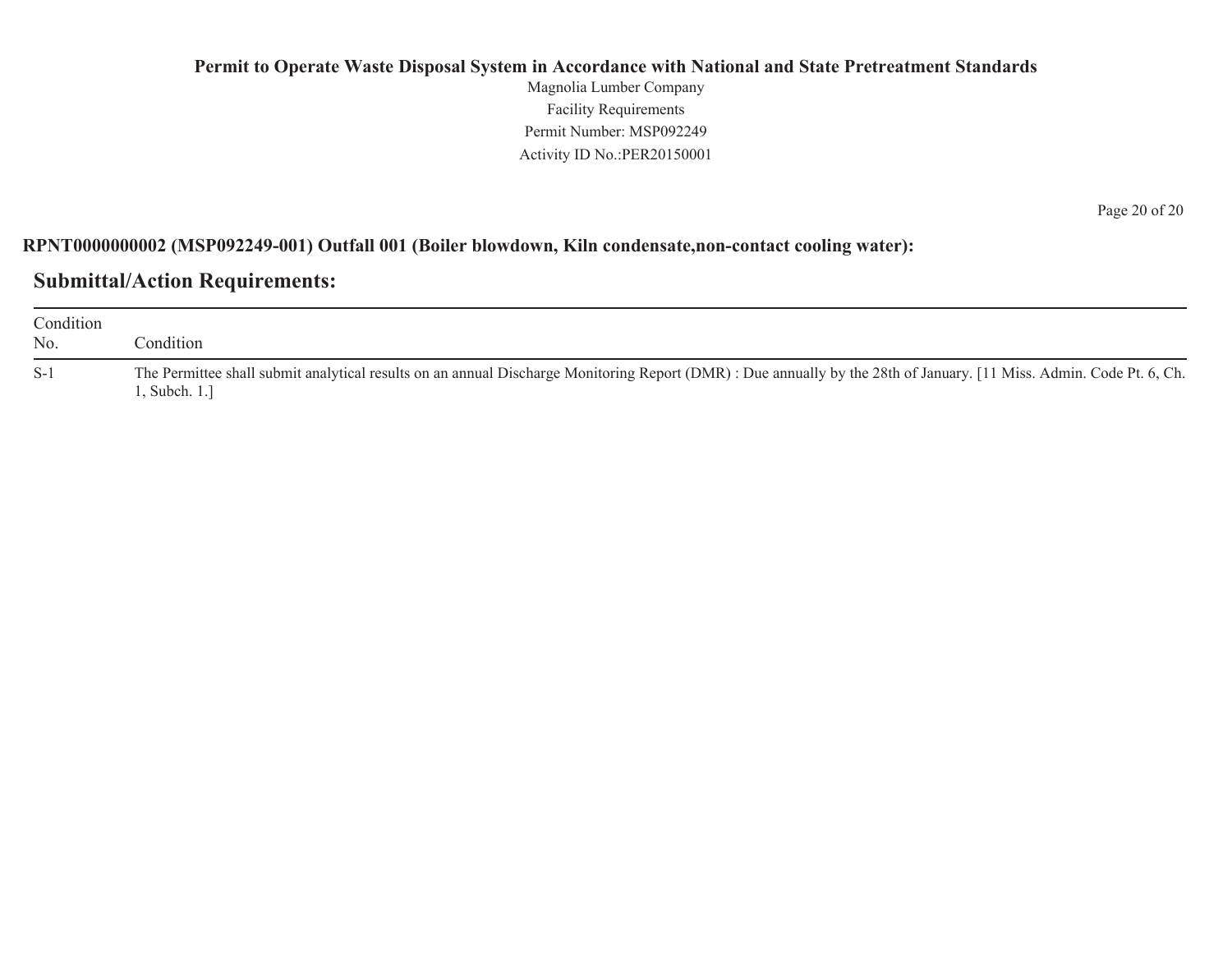## **GENERAL INFORMATION**

Magnolia Lumber Company Magnolia, MS Pike County 1330 North Clark Street

## **Alternate/Historic Identifiers**

| ID                                      | <b>Alternate/Historic Name</b>                   | <b>User Group</b>                   | <b>Start Date</b> | <b>End Date</b> |
|-----------------------------------------|--------------------------------------------------|-------------------------------------|-------------------|-----------------|
| 12672                                   | Magnolia Lumber Company                          | <b>Official Site Name</b>           | 08/14/1997        |                 |
| MSR000005850<br>Magnolia Lumber Company |                                                  | Hazardous Waste-EPA ID              | 12/13/1999        |                 |
| 228000006                               | Magnolia Lumber Company                          | Air-Construction                    | 01/04/2000        |                 |
| MSR001419                               | Magnolia Lumber Company                          | GP-Baseline                         | 06/23/2000        | 07/02/2002      |
| MS0056481                               | Magnolia Lumber Company                          | Water - NPDES                       | 06/27/2000        | 02/23/2005      |
| MSR001419                               | Magnolia Lumber Company                          | GP-Baseline                         | 07/02/2002        | 03/16/2006      |
| 9605                                    | Great American Wirebound Box Company, Highway 51 | <b>Official Site Name</b>           | 08/30/1972        | 08/14/1997      |
| 2811300006                              | Magnolia Lumber Company                          | Air-AIRS AFS (MDEQ USE<br>ONLY)     | 10/12/2000        |                 |
| 228000006                               | Great American Wirebound Box Company, Highway 51 | Air-State Operating                 | 01/26/1988        | 02/01/1991      |
| MS0056481                               | Magnolia Lumber Company                          | Water - NPDES                       | 02/24/2005        | 01/31/2010      |
| MSR001419                               | Magnolia Lumber Company                          | GP-Baseline                         | 03/16/2006        | 01/25/2011      |
| MSP092249                               | Magnolia Lumber Company                          | Water - Pretreatment                | 10/25/2010        | 09/30/2015      |
| MSR001419                               | Magnolia Lumber Company                          | GP-Baseline                         | 01/25/2011        | 09/28/2015      |
| MSR001419                               | Magnolia Lumber Company                          | GP-Baseline                         | 01/06/2016        | 10/31/2020      |
|                                         | Branch                                           | Branches Group - Air                | 07/18/2017        |                 |
|                                         | Branch                                           | Branches Group - Water              | 07/18/2017        |                 |
|                                         | Branch                                           | Branches Group - Stormwater-401     | 07/18/2017        |                 |
|                                         | <b>Branch</b>                                    | Branches Group - Hazardous<br>Waste | 08/04/2017        |                 |
| MSP092249                               | Magnolia Lumber Company                          | Water - Pretreatment                | 11/01/2017        | 10/31/2022      |

**Basin:**Pearl River Basin